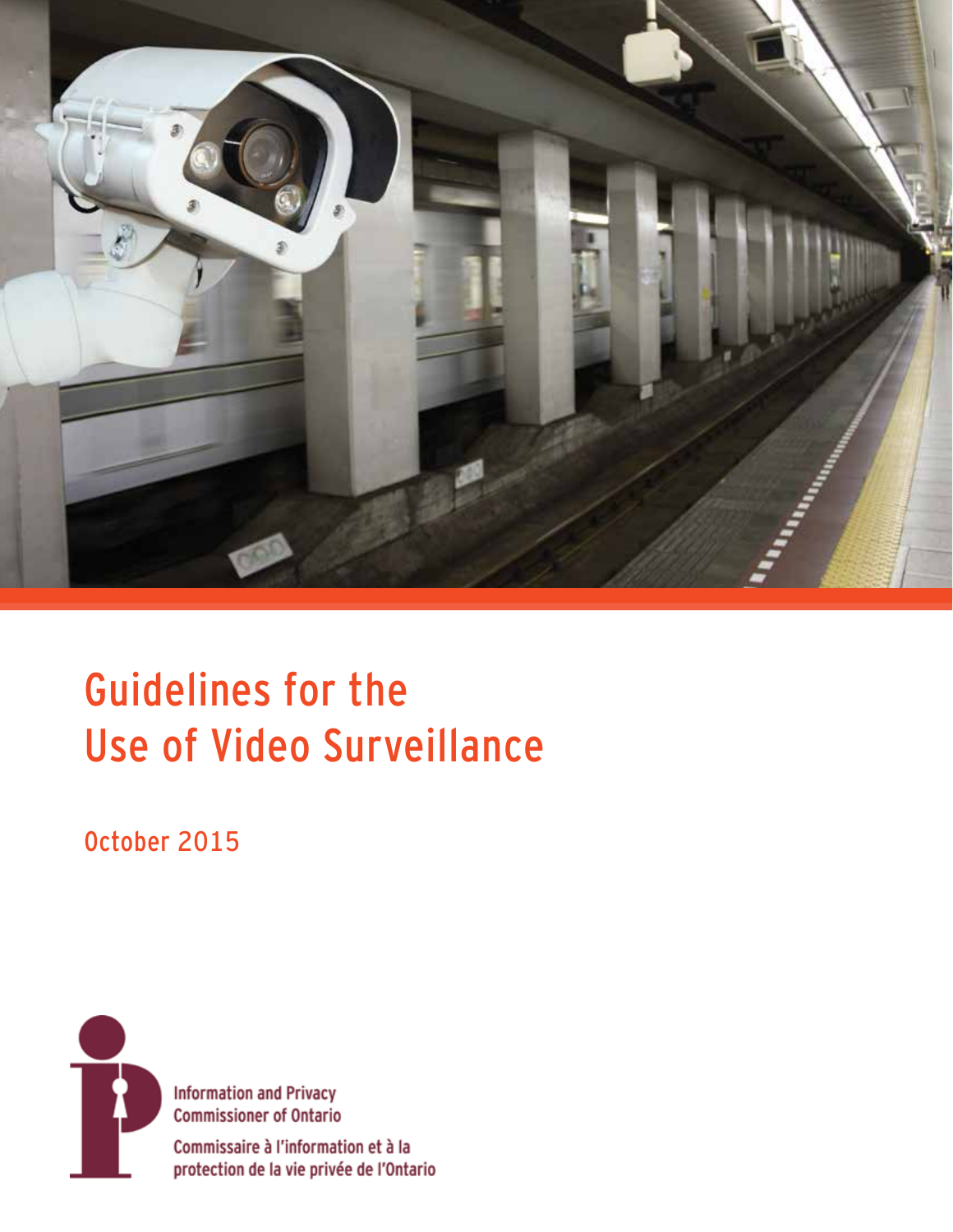# GUIDELINES FOR THE USE OF VIDEO SURVEILLANCE

**"** If all that has to be done to win legal and social approval for surveillance is to point to a social problem and show that surveillance would help to cope with it, then there is no balancing at all, but only a qualifying procedure for a license to invade privacy.

Alan Westin, *Privacy and Freedom*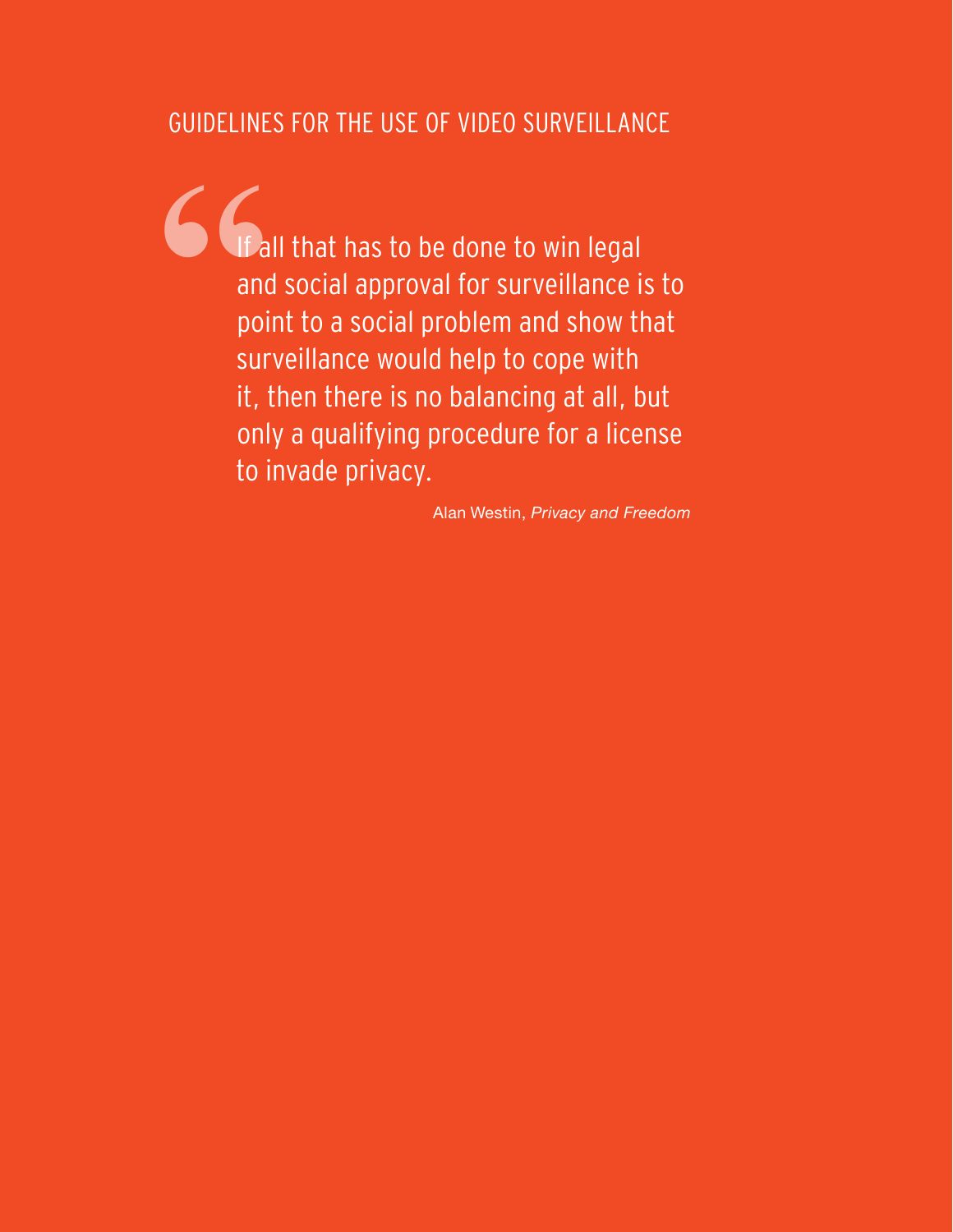# **CONTENTS**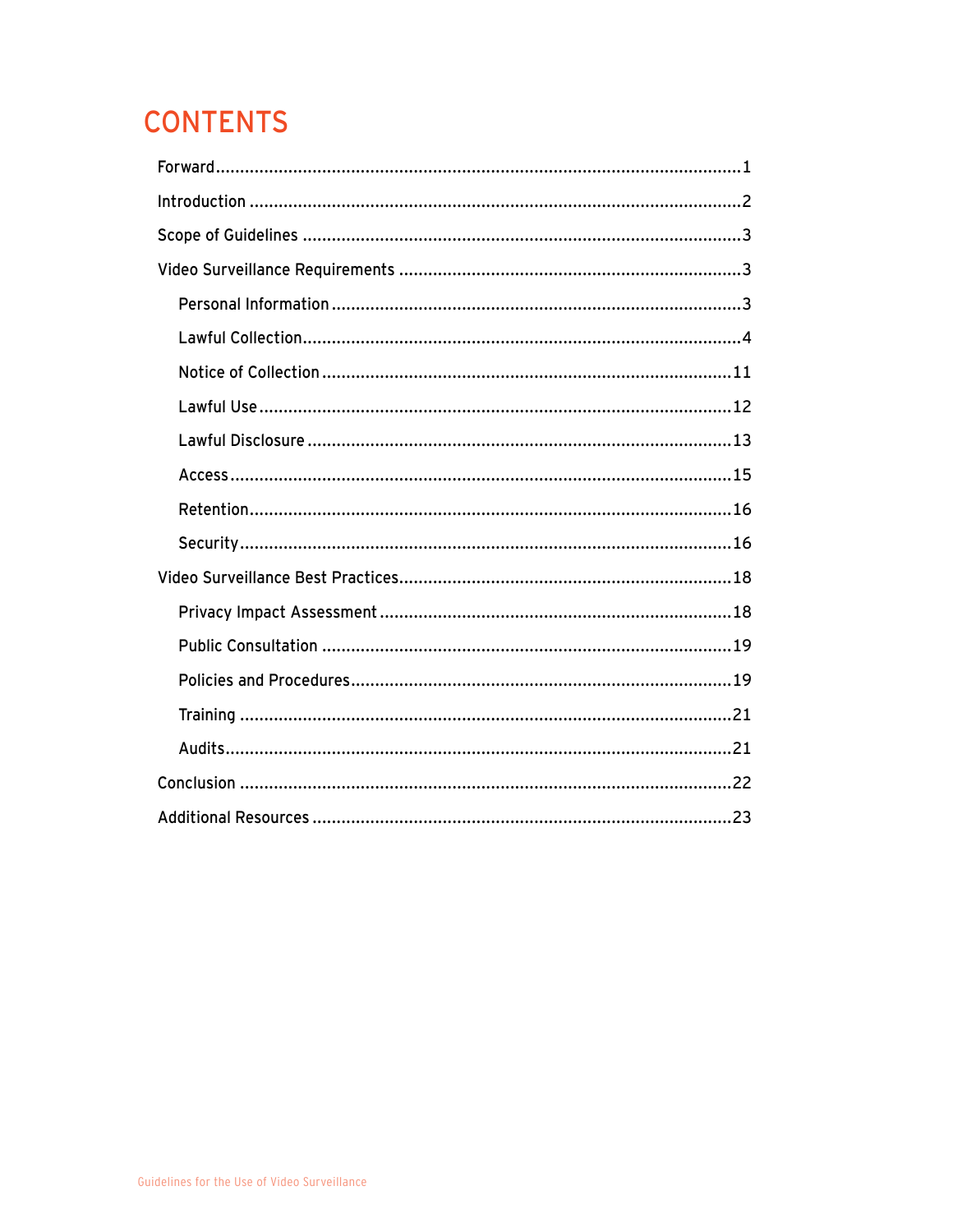# <span id="page-3-0"></span>FORWARD

The Office of the Information and Privacy Commissioner of Ontario (IPC) first published guidelines for the use of video surveillance in public places in 2001 and then for the use of video surveillance in schools in 2003. The purpose of the guidelines was to assist provincial and municipal public sector institutions (institutions) in determining whether video surveillance programs were lawful and justifiable. These guidelines were subsequently updated in 2007 and 2009, respectively.

Since that time, new circumstances and uses of video surveillance have revealed additional issues and factors to consider. For example, certain circumstances may warrant that you provide individuals with a notice of collection of their personal information in a form other than visual signage. In addition, depending on operational circumstances, the period within which unused video surveillance footage should be erased may vary. Accordingly, we have updated the guidelines to reflect these and other such considerations. We have also restructured the guidelines and provided key messages and examples for clarity.

As noted above, the IPC originally published separate sets of guidelines for the use of video surveillance in public places and in schools. The present guidelines consolidate these documents into a single publication.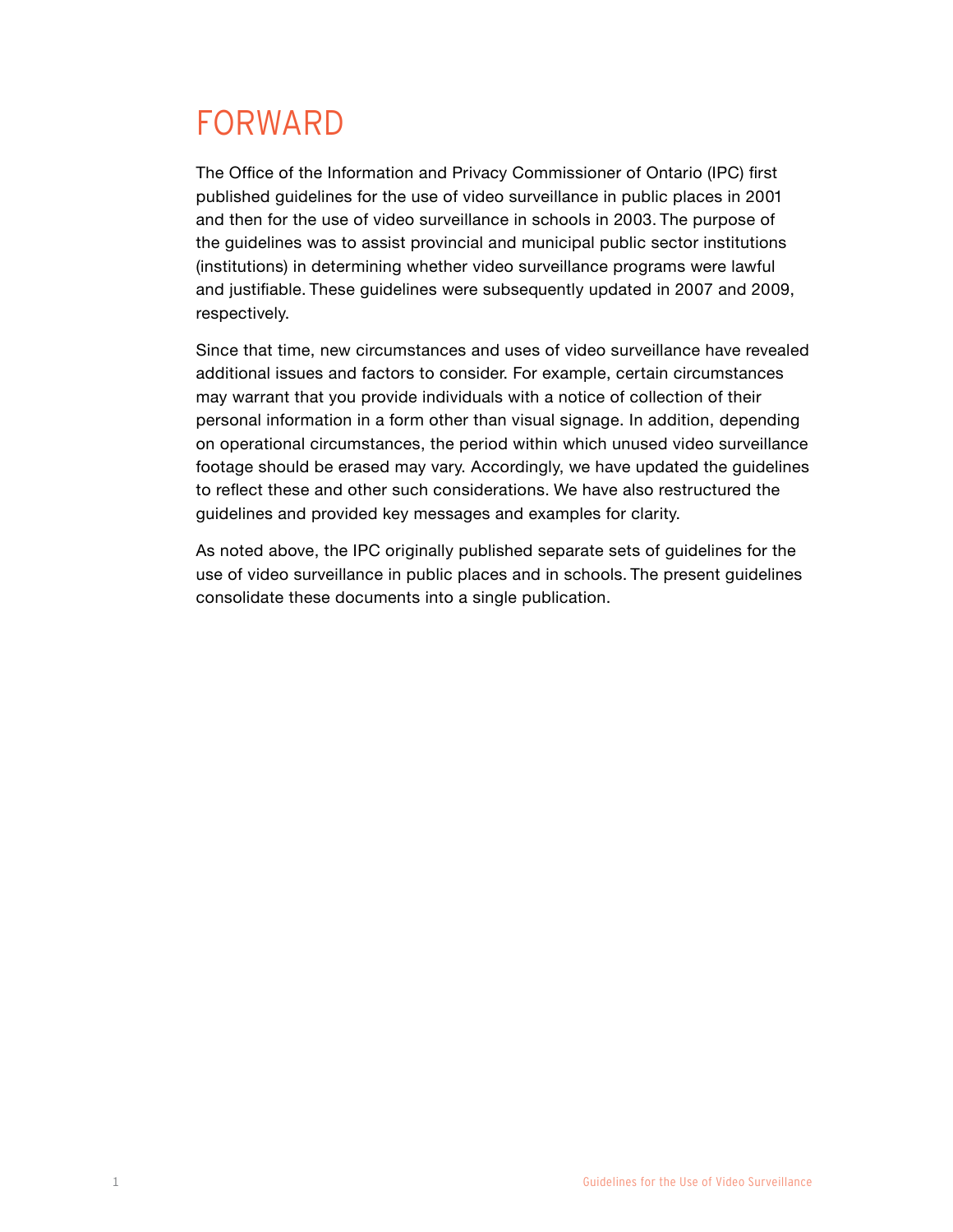# <span id="page-4-0"></span>INTRODUCTION

Institutions are responsible for ensuring the safety of individuals and the security of equipment and property within the scope of the services they provide. One tool used by institutions to help them fulfill this obligation is video surveillance.

Video surveillance captures sensory information about activities and events in a given area over time. Although primarily used as a means of detecting and assisting in the investigation of criminal activity, video surveillance may also act as a deterrent when used in an appropriate manner.

While video surveillance may help to increase the safety of individuals and the security of assets, it also introduces risks to the privacy of individuals whose personal information may be collected, used and disclosed as a result of the technology. The risk to privacy is particularly acute because video surveillance may, and often does, capture the personal information of law-abiding individuals going about their everyday activities. In view of the broad scope of personal information collected, special care must be taken when considering whether and how to use this technology.

The IPC oversees compliance with the privacy protection provisions of Ontario's *Freedom of Information and Protection of Privacy Act (FIPPA)* and *Municipal Freedom of Information and Protection of Privacy Act (MFIPPA)*, and conducts investigations into privacy complaints. As part of its mandate, the IPC provides guidance, such as that found in this document, regarding Ontario's access and privacy legislation.

The purpose of these guidelines is to inform institutions of their key obligations under *FIPPA* and *MFIPPA* with respect to the use of video surveillance. In addition, they provide a list of best practices which, if implemented, will assist institutions in fulfilling their obligations under *FIPPA* and *MFIPPA* and in protecting the privacy of individuals.

These guidelines are not a comprehensive assessment of every authority or circumstance involving video surveillance in which personal information may be collected, used or disclosed under *FIPPA* and *MFIPPA*. When dealing with issues that may arise in the context of video surveillance, it is important that you consult the acts themselves, including their regulations, and seek advice from your freedom of information and privacy coordinator or legal counsel, where appropriate.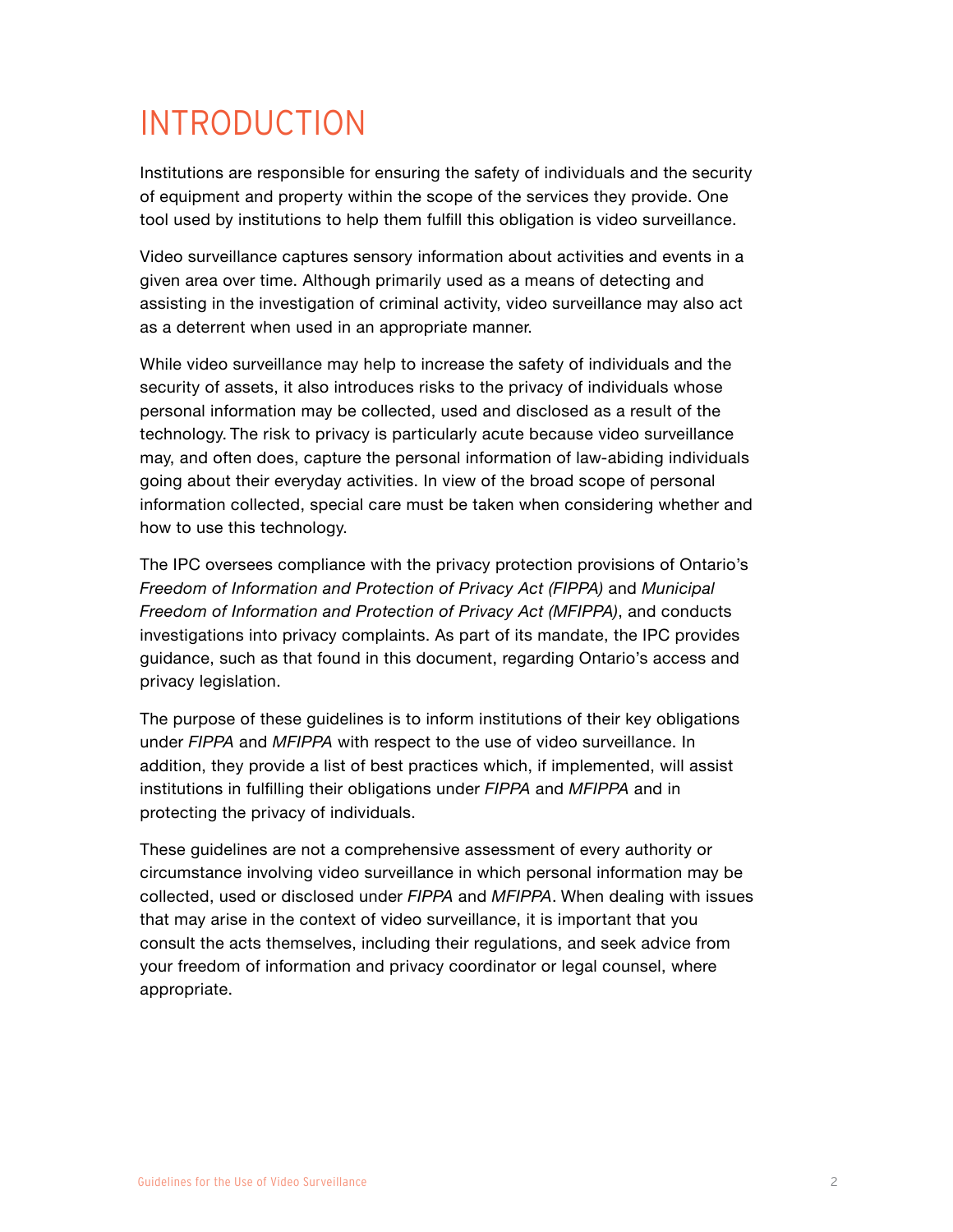# <span id="page-5-0"></span>SCOPE OF GUIDELINES

Video surveillance is available in a variety of forms and can be combined with other technologies to augment its capabilities. For example, video surveillance is either covert or overt depending on whether its use is concealed or made known to the individuals affected by it. It is fixed or mobile depending on the range of movement available to it through the technology used. Some examples of mobile video surveillance include body-worn cameras and drones.1 In addition, video surveillance can be combined with video analytics to increase the identifiability of individuals, patterns of behaviour and objects recorded by it. Some examples of video analytics that may be combined with video surveillance include facial recognition and automated license-plate recognition (ALPR).

While video surveillance is available in different forms and capabilities, these guidelines apply to the use of video surveillance deployed in an *overt* and *fixed* (non-mobile) manner *without* the use of video analytics.

These guidelines do not apply to covert surveillance, or surveillance when used as a case-specific investigation tool for law enforcement purposes where there is statutory authority and/or the authority of a search warrant to conduct the surveillance.

These guidelines are also not intended to apply to workplace surveillance systems installed by an institution to conduct surveillance of employees.

# VIDEO SURVEILLANCE REQUIREMENTS

In Ontario, *FIPPA* and *MFIPPA* set out rules for the collection, use and disclosure of personal information by institutions. The application of these rules to video surveillance programs raises specific issues. Institutions will need to consider the following issues and the requirements that stem from them when deciding whether and how to use video surveillance.

# PERSONAL INFORMATION

The first issue to address when considering the use of video surveillance is whether the system will involve the collection, use or disclosure of personal information. Institutions are required to comply with the rules set out in *FIPPA* and *MFIPPA* with respect to information that falls under the definition of personal information. Section 2(1) of *FIPPA* and *MFIPPA* defines "personal information"

<sup>1</sup> For guidance on body-worn cameras, please see the Federal, Provincial and Territorial Privacy Commissioners' "Guidance for the Use of Body-worn Cameras by Law Enforcement Authorities," available on the IPC website.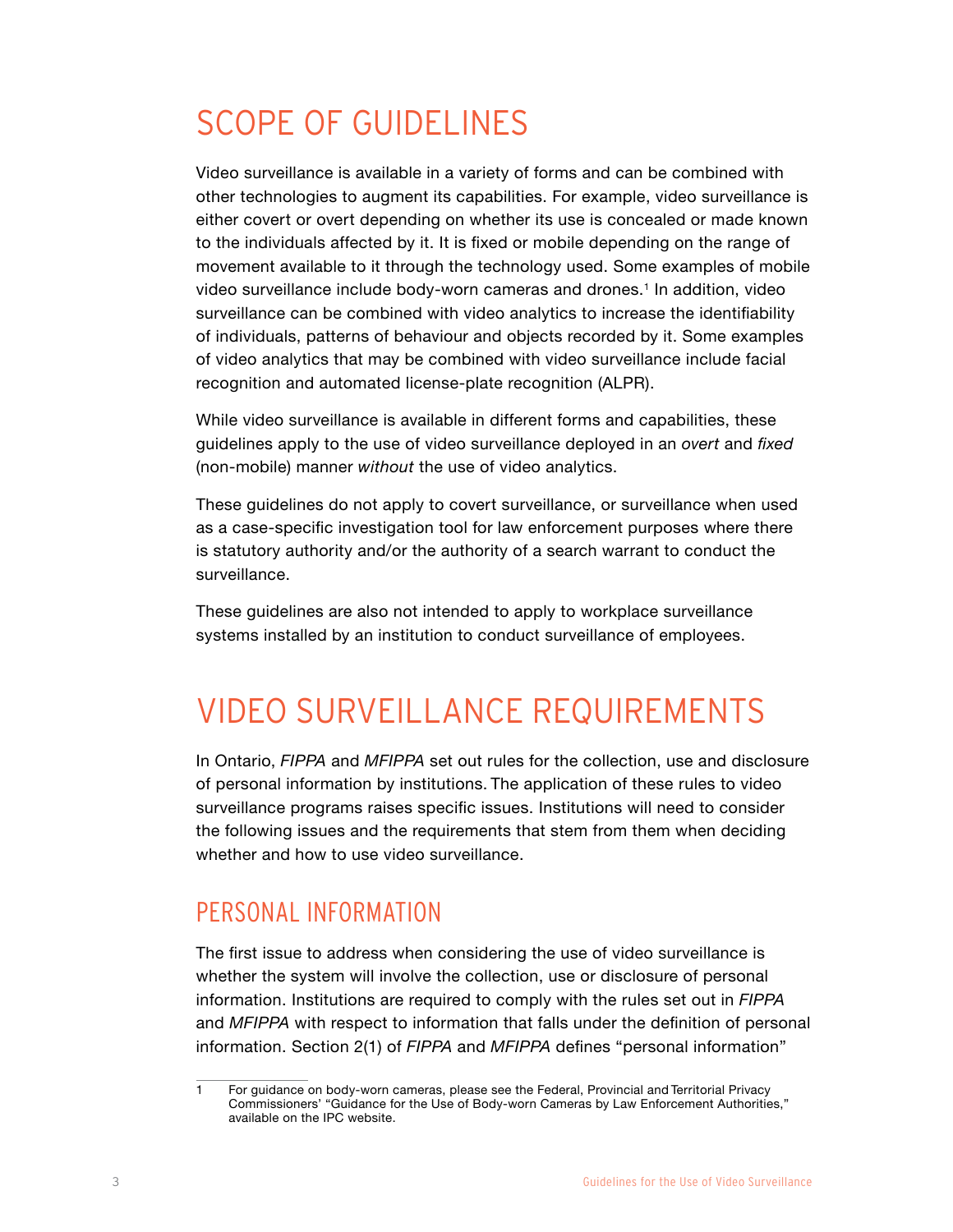as "recorded information about an identifiable individual," which includes, but is not limited to, "information relating to the race, national or ethnic origin, colour, religion, age [or] sex" of the individual.

Therefore, if you use video surveillance to collect, use or disclose personal information, you must comply with the rules set out in *FIPPA* and *MFIPPA*. This will likely be the case, given that video surveillance is typically set up to collect images of individuals from which they may be identified.

### EXAMPLE

Use of a video camera in a public school, community college or university that captures identifiable images of students would fall under the purview of *FIPPA* and *MFIPPA.*

# LAWFUL COLLECTION

Once you have determined that your video surveillance system will involve the collection of personal information, the next step is to determine whether you have the legal authority to do so. Section 38(2) of *FIPPA* and 28(2) of *MFIPPA* set out the conditions under which personal information may be collected. These sections provide that no person shall collect personal information on behalf of an institution, unless the collection is:

- 1. expressly authorized by statute,
- 2. used for the purposes of law enforcement or
- 3. necessary to the proper administration of a lawfully authorized activity.

At least one of these three conditions must be met in order for you to have the legal authority to collect personal information. You may notice that consent is absent from this list. Unlike under the *Personal Information Protection and* 

**If you use video surveillance to collect, use or disclose personal information, you must comply with the privacy protections set out in**  *FIPPA* **and** *MFIPPA***.**

*Electronic Documents Act (PIPEDA)*, which governs most private-sector companies in Canada and federal works and undertakings, consent is not available as a source of authority for the collection of personal information under *FIPPA* or *MFIPPA*. How each of these three conditions for obtaining authority to collect personal information may be met in the case of video surveillance is discussed below.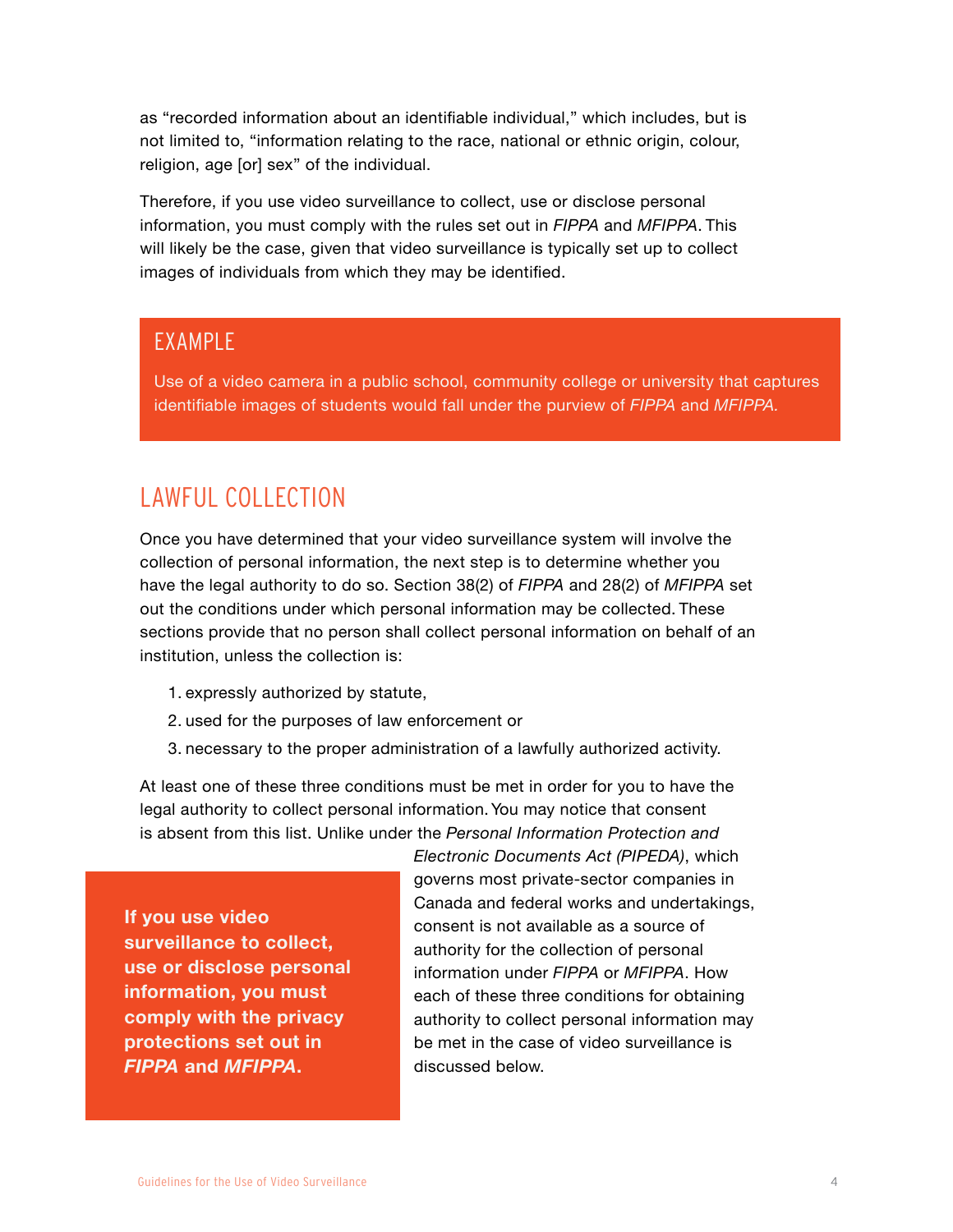### EXPRESSLY AUTHORIZED BY STATUTE

The meaning of this first condition is fairly straightforward. You are authorized to collect personal information if there is a statute or regulation that provides you with such authority and the collection is done in accordance with that statute or regulation and for the specified purpose.

In applying this condition, the qualifier *expressly* must be given additional

**If a statute or regulation provides you with the express authority to collect personal information by means of video surveillance, then you are authorized to do so.** 

consideration. The IPC's position is that an authority to collect personal information stated only in broad or non-specific terms would not be enough to be considered "expressly authorized by statute." Instead the phrase:

requires either that specific types of personal information collected be expressly described in the statute, or a general reference to the activity be set out in the statute, together with a specific reference to the personal information to be collected in a regulation under the statute; i.e., in a form or in the text of the regulation. $2$ 

Therefore, it is important that you ensure that any statutory authorization to collect personal information by means of video surveillance is grounded in sufficiently specific terms in the applicable statute or regulation.

### EXAMPLE

A statutory duty to "take every step reasonable in the circumstances to protect the safety of individuals" would not, on its own, be considered an express authority to collect personal information.

#### USED FOR THE PURPOSES OF LAW ENFORCEMENT

The wording of this second condition can give rise to some confusion. Does it mean that *any* institution can be authorized to collect personal information so long as it is "used for the purposes of law enforcement?" Or, is it restricted in its application to those institutions with a law enforcement mandate?

The IPC's position is the latter: the institution must have a clear law enforcement mandate, ideally in the form of a statutory duty. As per the definition of "law enforcement" in section 2(1) of *FIPPA* and *MFIPPA*, this could be either with respect

2 See Investigation Report I95-030P, available on the IPC website.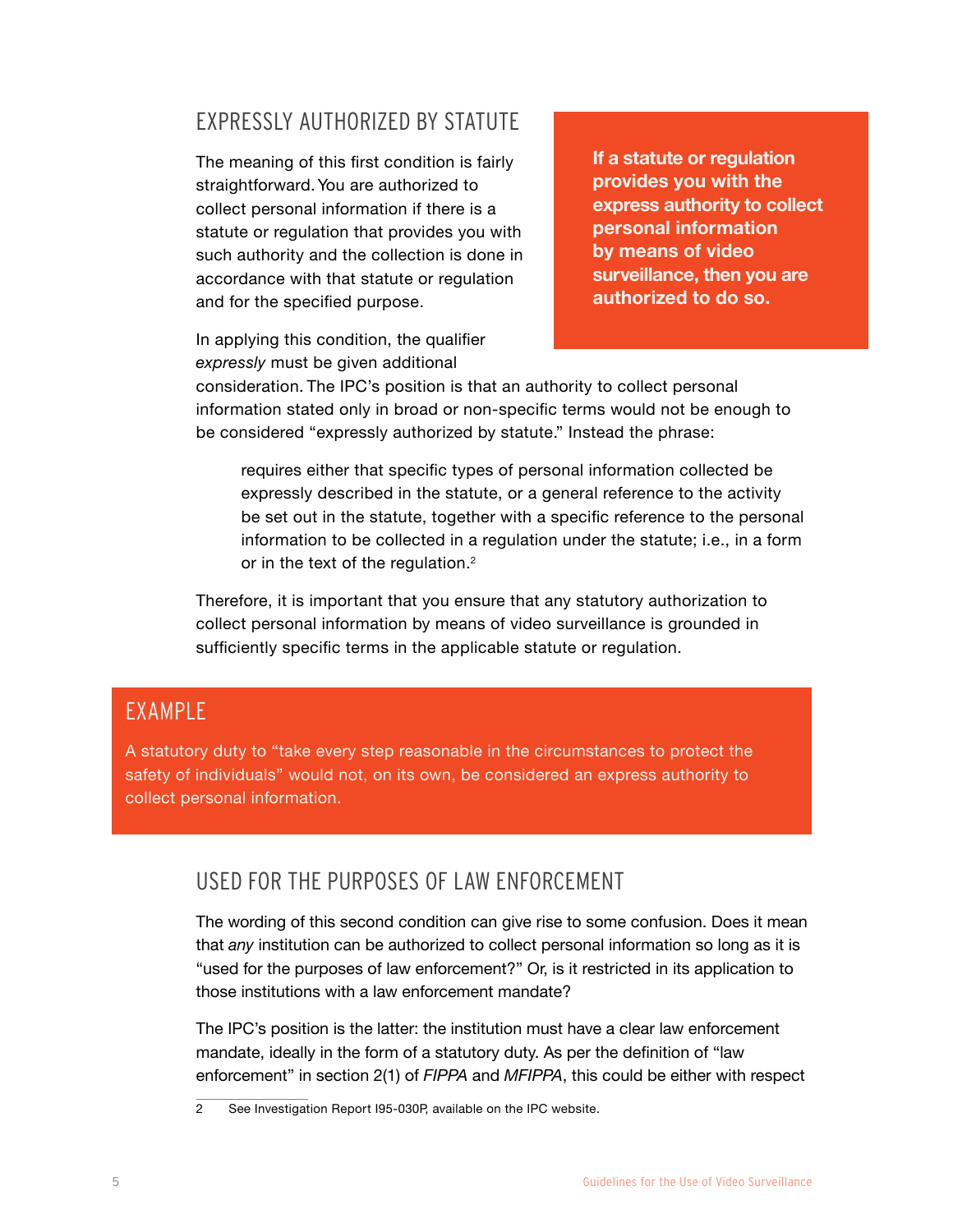to "policing" or "investigations or inspections that lead or could lead to proceedings in a court or tribunal if a penalty or sanction could be imposed in those proceedings." Therefore, to justify the collection of personal information under this condition, it is not enough to claim a mere *interest* in policing or law enforcement investigations.3

At the same time, those institutions that do in fact have a clear law enforcement mandate—for example, police services, certain kinds of regulators, transit authorities with special constable services<sup>4</sup>—are not granted *carte blanche* under this law enforcement condition. In Privacy Complaint Report MC-040012-1, the IPC held that the phrase "used for the purposes of law enforcement" is not an unconditional authority

**If your institution has a clear law enforcement mandate, then you are authorized to collect personal information by means of video surveillance, so long as that collection furthers actual law enforcement purposes.** 

and only applies in cases where the collection of personal information furthers actual law enforcement purposes.<sup>5</sup> Accordingly, the considerations set out in the next section, especially in regard to the "necessity" of the collection of personal information, will, in general, also apply to the use of video surveillance by law enforcement agencies.

### NECESSARY TO THE PROPER ADMINISTRATION OF A LAWFULLY AUTHORIZED ACTIVITY

This condition may authorize a collection of personal information in a wide range of circumstances. To satisfy this condition, you must be able to demonstrate two things: (1) that the activity for which personal information is collected is "lawfully authorized," and (2) that the collection of personal information is "necessary" to that activity.

#### LAWFULLY AUTHORIZED

In understanding what is meant by "lawfully authorized activity," it is important to note that the activity at issue, while related to the activity of collecting personal information, is not identical to it. The lawfully authorized activity forms the context within which the collection would occur. In the case of video surveillance, the activity will typically relate to the safe and secure operation of a building, facility or public space.

With respect to the phrase "lawfully authorized," the authorization may come in different forms—for example, in a statute or regulation, but also in a bylaw, policy or

<sup>3</sup> See Investigation Report I95-030P available on the IPC website.

<sup>4</sup> See Privacy Investigation Report MC07-68 "Privacy and Video Surveillance in Mass Transit Systems: A Special Investigation Report" available on the IPC website.

<sup>5</sup> Privacy Complaint Report MC-040012-1 available on the IPC website.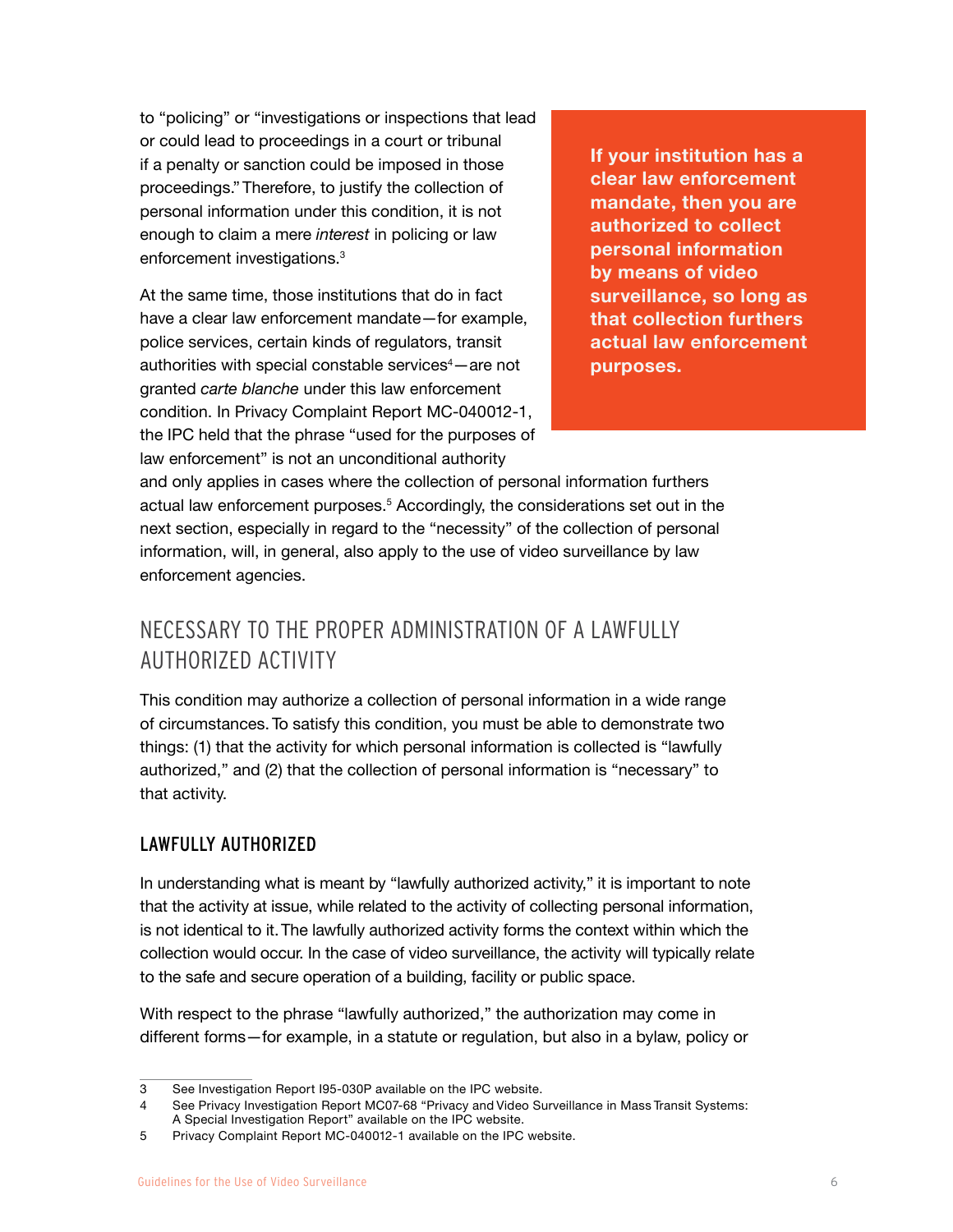order formally approved by a governing body with the lawful authority to enact such a bylaw, policy or order.

### EXAMPLE

A school board is lawfully authorized to operate a school under the *Education Act* and, in doing so, it must take reasonable steps to ensure the safety and security of students and property. Similarly, municipalities are lawfully authorized to operate municipal community centres and, in doing so, they are required to take steps to ensure the safety of the individuals who visit such centres.

#### **NECESSARY**

In addition to being part of a lawfully authorized activity, the third condition for legal authority to collect personal information under section 38(2) of *FIPPA* and section 28(2) of *MFIPPA* requires that the collection of personal information be "necessary" to the proper administration of that activity. "Necessary" here means *more* than merely helpful. Accordingly, a collection of personal information that was only merely helpful to the proper administration of a lawfully authorized activity would not meet the "necessary" standard.<sup>6</sup>

In determining whether the collection of personal information is "necessary," it is important to consider the necessity of the collection from the following aspects:

- 1. the means used to collect the personal information,
- 2. the sensitivity of the personal information and
- 3. the amount of personal information.

#### The Means Used to Collect Personal Information

**The authority for the lawfully authorized activity may come in the form of a statute or regulation, but also in a bylaw, policy or order formally approved by a governing body with the lawful authority to do so.** 

As noted in the Introduction, a particularly

privacy-invasive aspect of video surveillance is that it frequently collects the personal information of law-abiding individuals going about their everyday activities. Because of this, when determining the necessity of video surveillance as a means to collect personal information, it is important that you consider whether the following circumstances hold:

<sup>6</sup> See *Cash Converters Canada Inc v Oshawa (City),* 2007 ONCA 502 at para 40.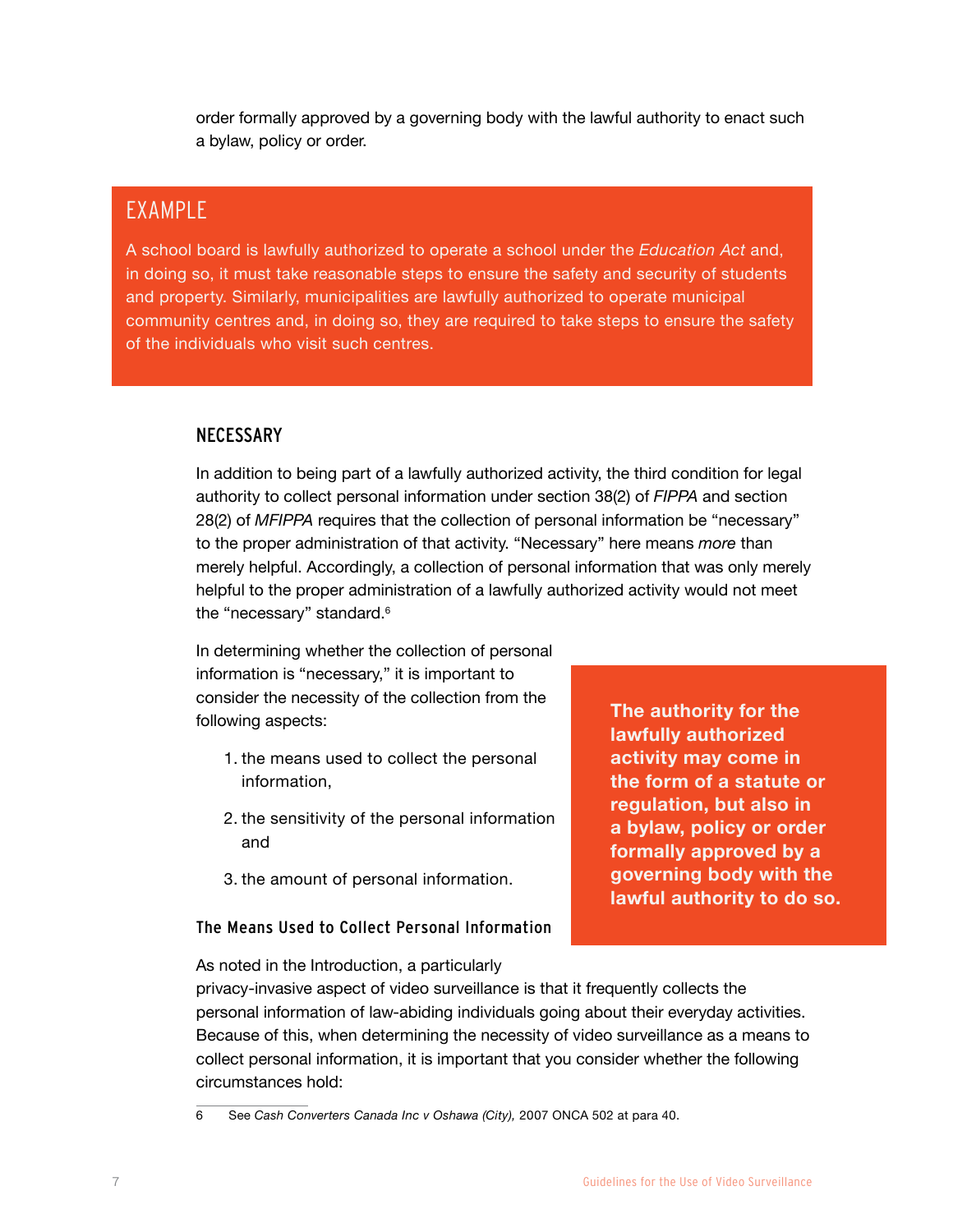• The problem to be addressed by video surveillance is real, substantial and pressing. Note that this may be shown on the basis of verifiable, specific incidents of crime or significant safety concerns.

### EXAMPLE

A minor offence such as littering would, in general, not be considered a substantial or pressing problem. It would, therefore, not meet the required criteria to justify the use of video surveillance.

• Other less intrusive means of achieving the same goals have been considered and are substantially less effective than video surveillance or are not feasible.

## EXAMPLE

A dimly lit area of a public school has been the site of ongoing vandalism and violence. Before considering video surveillance, the school should evaluate the effectiveness of less intrusive alternatives such as increased lighting and foot patrols.

• The benefits of video surveillance substantially outweigh the reduction of privacy inherent in its use. Note that an overall reduction in costs will not, in and of itself, be considered sufficient to outweigh the reduction in privacy.

The feeling of being watched or monitored by the continuous "gaze" of video surveillance may have a "chilling effect" on law-abiding individuals, causing them to alter their behaviour and limit the expression of their rights. When weighing the benefits of video surveillance against the costs to privacy, institutions should keep these kinds of potential effects of video surveillance in mind.

#### The Sensitivity of Personal Information

In the case of video surveillance, the sensitivity of the personal information collected will inform whether the benefits of video surveillance, discussed above, will substantially outweigh the reduction of privacy inherent in its use. The loss of privacy is directly related to the sensitivity of the personal information involved. Therefore, the greater the sensitivity of the personal information collected, the greater the benefits of video surveillance must be in order to substantially outweigh the reduction in privacy.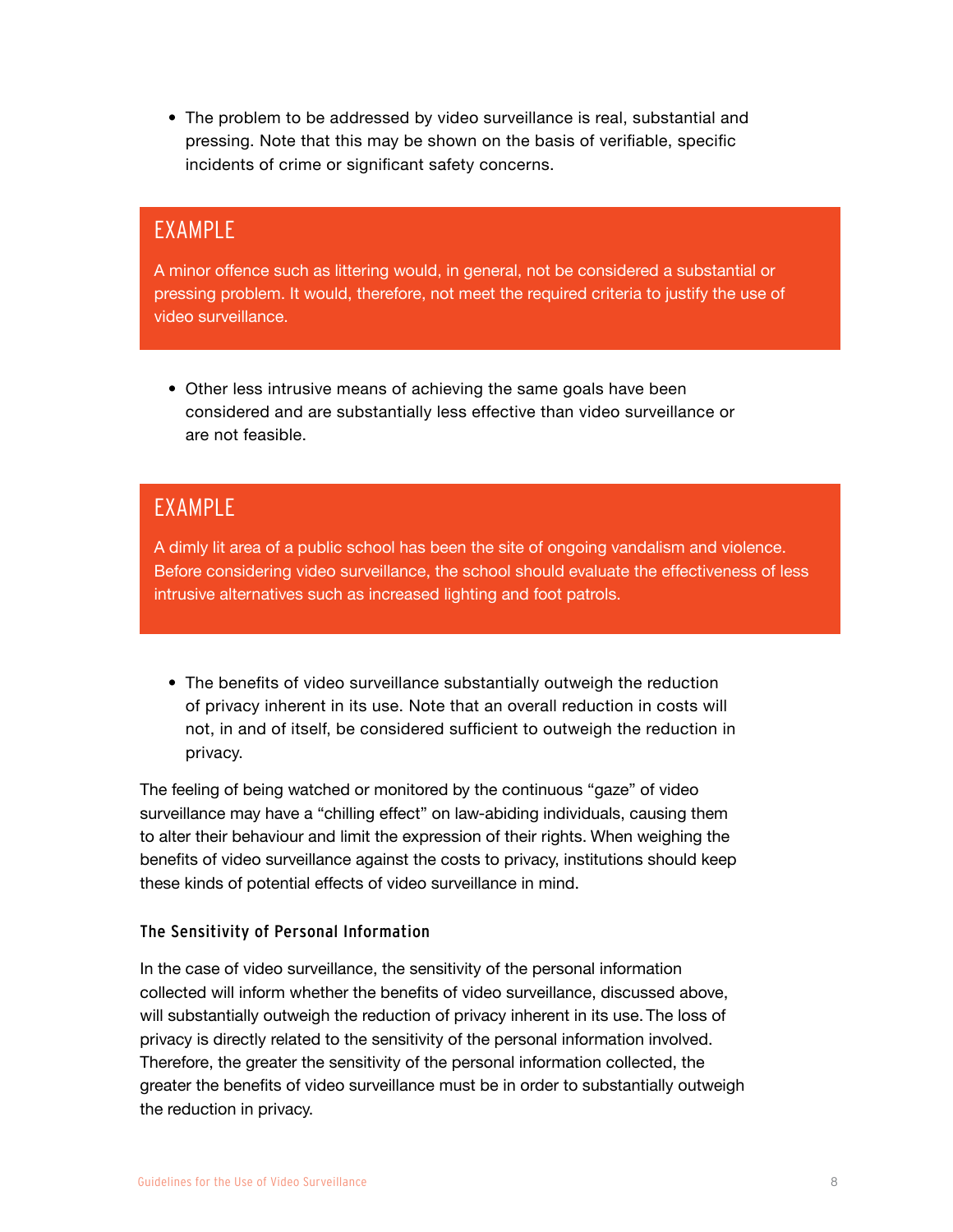When determining the sensitivity of personal information collected by means of video surveillance, it is important that you consider the following two factors: (1) the nature of the space under observation, and (2) the "closeness" of the surveillance.

**Determining the sensitivity of personal information collected by means of video surveillance requires consideration of the nature of the space under observation and the "closeness" of the surveillance.**

Some spaces are considered to be more sensitive than others. For example, individuals generally have a higher expectation of privacy in areas such as change rooms and public washrooms. Accordingly, the sensitivity of these semi-private spaces would be considered to be higher than that of "open air" public spaces such as public roads, parks and squares, where individuals generally have a lower expectation of privacy. Although generally lower, individuals' expectation of privacy in public space is not entirely eliminated.7

At the same time, a space in which individuals generally have a lower expectation of privacy can be made more sensitive as a result of the means used

to collect personal information. For example, if the video surveillance technology in use can zoom in on individuals sitting in a public park such that it is able to read the words they are reading or writing, then the sensitivity of that space and the personal information collected in it would increase. In addition, the sensitivity of the information may rise when the recording is continuous, particularly where the information is not subject to a short retention period.

#### The Amount of Personal Information

This factor involves applying the principle of data minimization to the collection and storage of personal information. In the case of video surveillance, data minimization entails limiting the amount of personal information collected and retained to that which is necessary to fulfill the purposes of the lawfully authorized activity. With respect to limiting the amount of personal information collected, it is important that you consider making the following adjustments when installing and operating the surveillance equipment:

- Recording equipment, such as video cameras, audio recorders or other devices, is installed only in areas directly related to the problem to be addressed by video surveillance.
- Additional sensory information, such as sound, is not recorded or made available to operators unless it is directly related to the problem to be addressed by video surveillance.

<sup>7</sup> See *Alberta (Information and Privacy Commissioner) v United Food and Commercial Workers, Local 401*, 2013 SCC 62 at para 27; and see Privacy Investigation Report MC07-68 "Privacy and Video Surveillance in Mass Transit Systems: A Special Investigation Report" at page 2, available on the IPC website.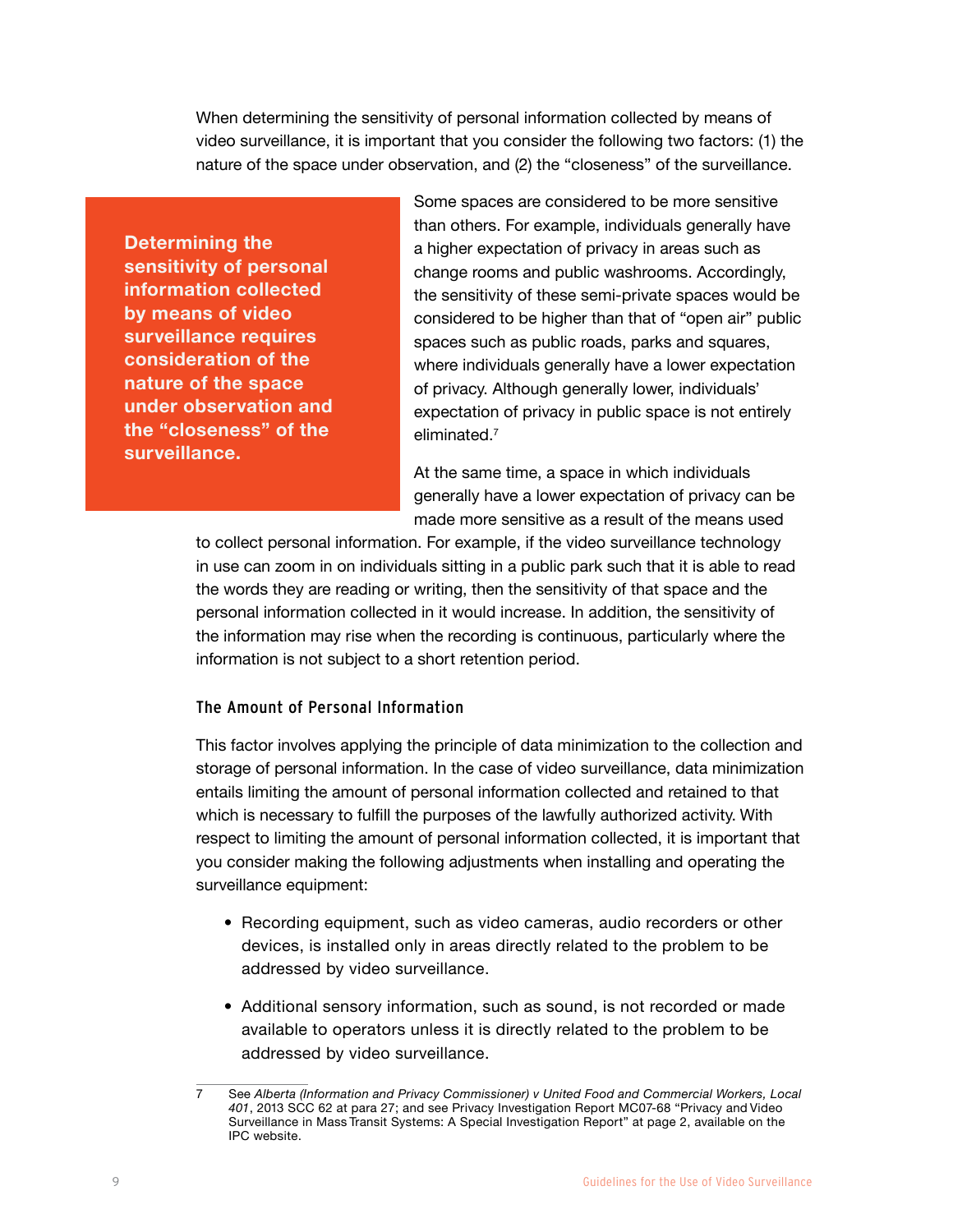- <span id="page-12-0"></span>• Reception equipment is installed and set up such that it monitors only those spaces that have been identified as requiring video surveillance. For example, cameras should not be directed to look through the windows of adjacent buildings or onto adjacent property, or else those areas should be blocked from view or blacked out.
- If the capabilities of the reception equipment are adjustable by operators, these capabilities have been restricted, to the extent possible, so that operators cannot adjust, zoom or otherwise manipulate the equipment to collect information about spaces that are not intended to be covered by the video surveillance program.

**Ensure that the amount of personal information collected by means of video surveillance is limited to that which is necessary by adjusting the number of cameras and the installation and operation of the surveillance equipment accordingly.**

In addition, you may wish to consider restricting video surveillance to time periods when there is a demonstrably higher likelihood of the presence of the underlying problem in the area under surveillance.

### EXAMPLE

A video camera that monitors a parking lot indirectly captures information about adjacent properties. To limit the amount of personal information collected by it, the camera is set up to automatically avoid or black out any area or property adjacent to the parking lot. $8$ 

With respect to limiting the amount of personal information retained, because video surveillance frequently collects the personal information of law-abiding individuals going about their everyday activities, a large portion of the footage collected will not be used. In order to protect this unused footage from misuse, it is important that you limit its retention period in the following way:

• Recorded information that has not been used is routinely erased according to a standard schedule. Under the standard schedule, the retention period for unused information is limited to the amount of time reasonably necessary to discover or report an incident that occurred in the space under surveillance.

<sup>8</sup> For additional information involving a similar case, see Privacy Complaint Report MC13-60, available on the IPC website.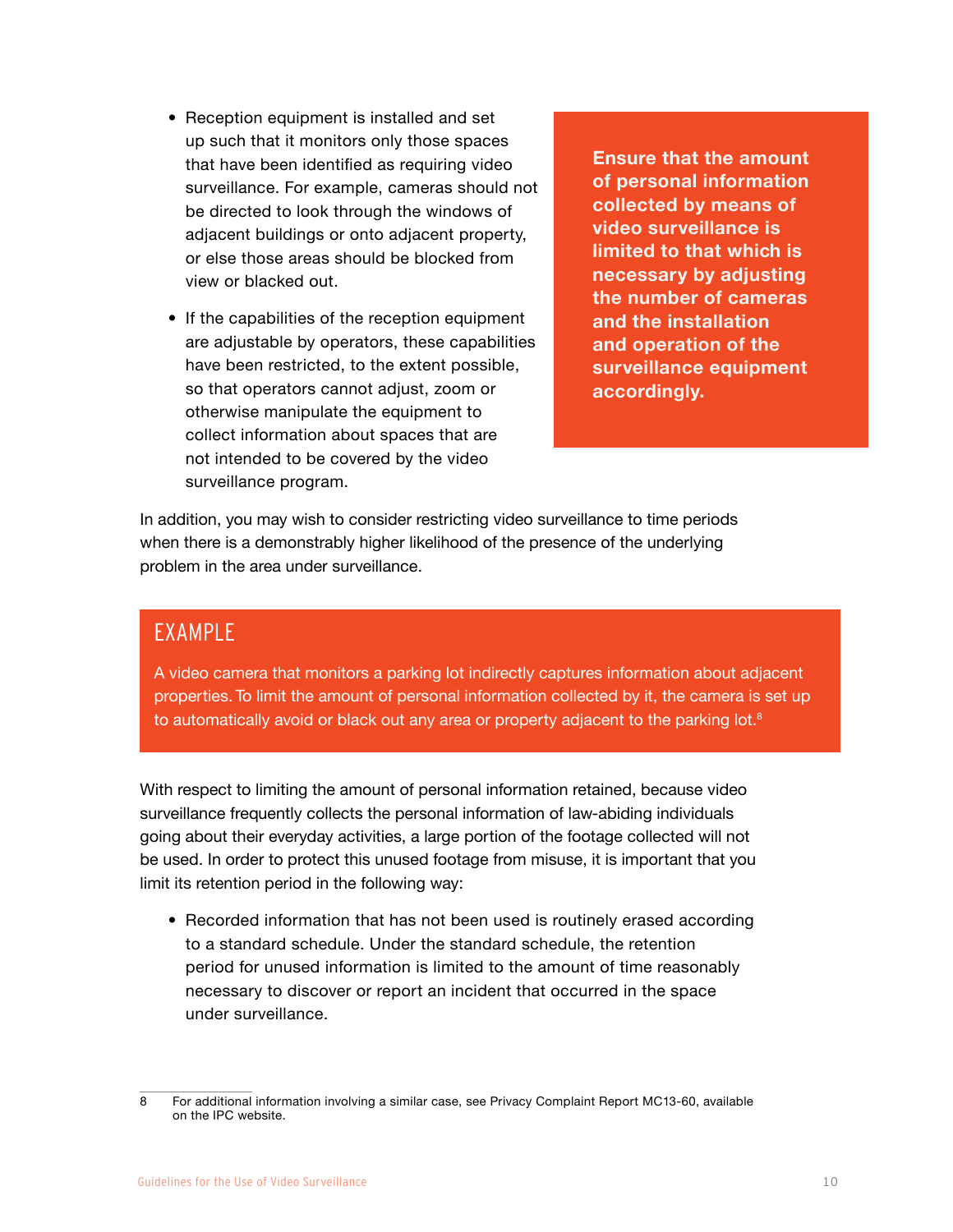<span id="page-13-0"></span>When erasing or deleting recorded information, whether used or unused, it is critical that the information and old storage devices are disposed of in such a way that the personal information cannot be reconstructed or retrieved. Disposal methods could include overwriting electronic records, shredding, burning or magnetically erasing the personal information.<sup>9</sup>

### EXAMPLE

In Privacy Complaint MC13-46, the IPC reviewed the video surveillance practices of a public school which included routinely erasing unused personal information collected by its video surveillance system according to a standard schedule of 20 days, at most. Because the school is not operational year round and is often closed for extended periods over the holidays and summer, the IPC upheld this retention period, as there may be a delay between when an incident occurs and its discovery.<sup>10</sup>

# NOTICE OF COLLECTION

*FIPPA* and *MFIPPA* require that individuals be notified of the collection of their personal information, subject to specific and narrow exceptions.11 Specifically, section 39(2) of *FIPPA* and section 29(2) of *MFIPPA* provide that an individual must be informed of:

- (a) the legal authority for the collection;
- (b) the principal purpose or purposes for which the personal information is intended to be used; and
- (c) the title, business address and business telephone number of a public official who can answer the individual's questions about the collection.

Providing effective notice in the context of video surveillance may be challenging because the collection occurs automatically—simply by virtue of individuals moving or finding themselves within a particular space monitored by video surveillance. Accordingly, it is

**Ensure that the retention period for unused information is limited to the amount of time reasonably necessary to discover or report an incident that occurred in the space under surveillance.** 

important that you consider implementing the following conditions:

<sup>9</sup> For guidance on the secure destruction of personal information, see "Secure Destruction of Personal Information," available on the IPC website.

<sup>10</sup> See Privacy Complaint MC13-46, available on the IPC website.

<sup>11</sup> See section 39(3) of *FIPPA* and section 29(3) of *MFIPPA*.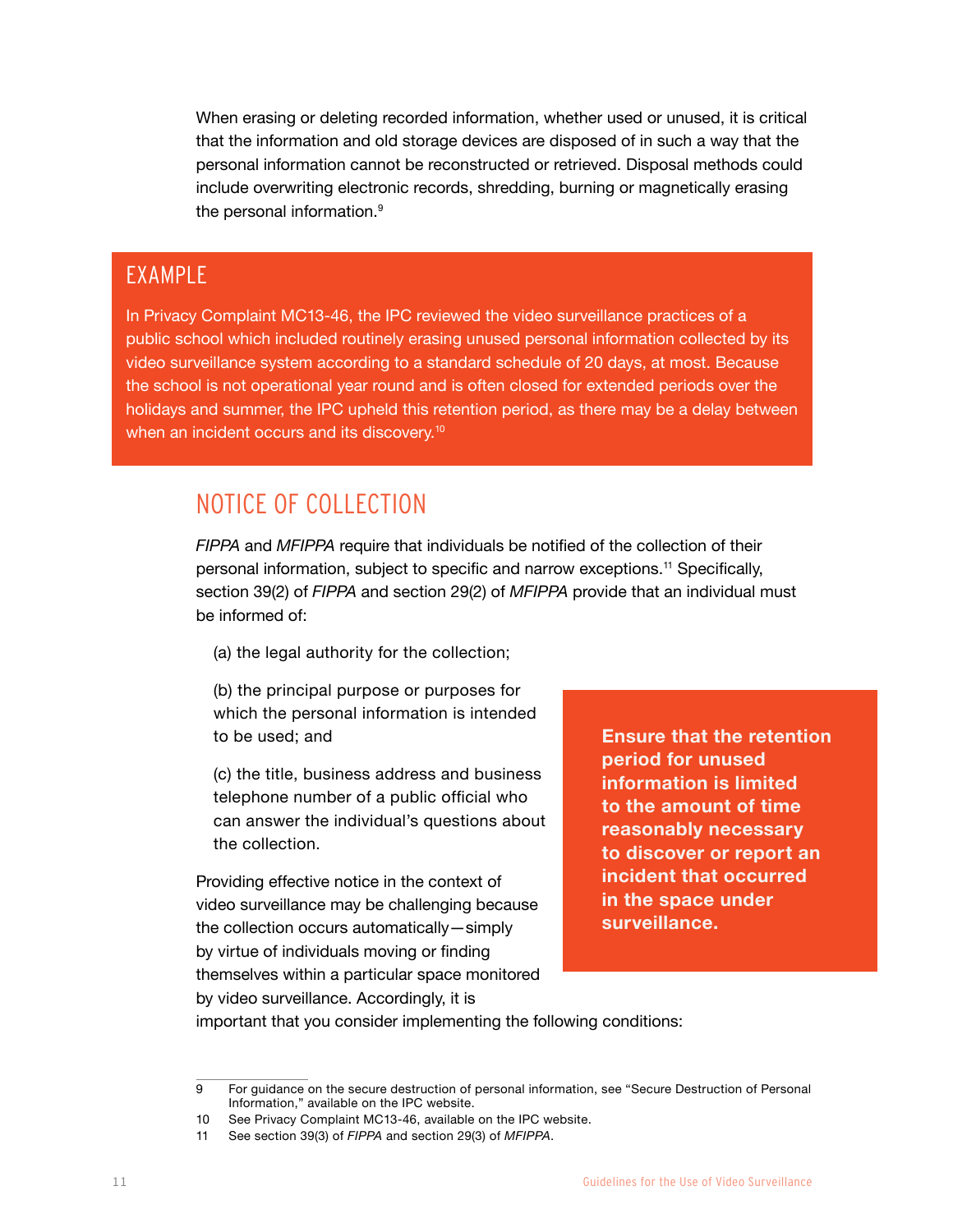- <span id="page-14-0"></span>• Signs with a clear, language-neutral graphical depiction of the use of video surveillance are prominently displayed at the perimeter of the monitored areas and at key locations within the areas. The signs should include basic information to clarify that video surveillance is being used in the area.
- The information required by paragraphs (a)–(c) of section 39(2) of *FIPPA* and section 29(2) of *MFIPPA* is available and easily accessible on your institution's website.

The above guidance for signs assumes that a high percentage of the individuals whose personal information is being collected are able to read them—in other words, that they are not visually disabled. However, this may not be the case in certain spaces, such as services dedicated to persons with physical disabilities. In such cases, it is important that you consider providing notice in alternative forms

### EXAMPLE

A public transportation service for individuals with physical disabilities should provide an alternative notice of collection to blind or visually impaired customers.

# LAWFUL USE

Because video surveillance collects a broad scope of personal information, much of the information collected is not likely to be relevant to the purpose of the surveillance program. For example, a security camera set up to monitor the entrance to a school will typically collect more information about the movements and

activities of law-abiding individuals going about their everyday activities than information relating to security incidents. An important aspect of managing a video surveillance program involves protecting this additional personal information from misuse.

Section 41(1) of *FIPPA* and section 31(1) of *MFIPPA* restrict how personal information may be used once it has been lawfully collected. As a general rule, the acts prohibit the use of personal information unless the institution obtains consent from the individual to whom **Ensure that notice of collection is provided to individuals on the institution's website and the use of signs with the required information and a clear, language-neutral, graphical depiction of the use of video surveillance is prominently displayed at the perimeter of the monitored areas and at key locations within these areas. It may also be necessary for you to provide notice in alternative forms for persons with visual disabilities.**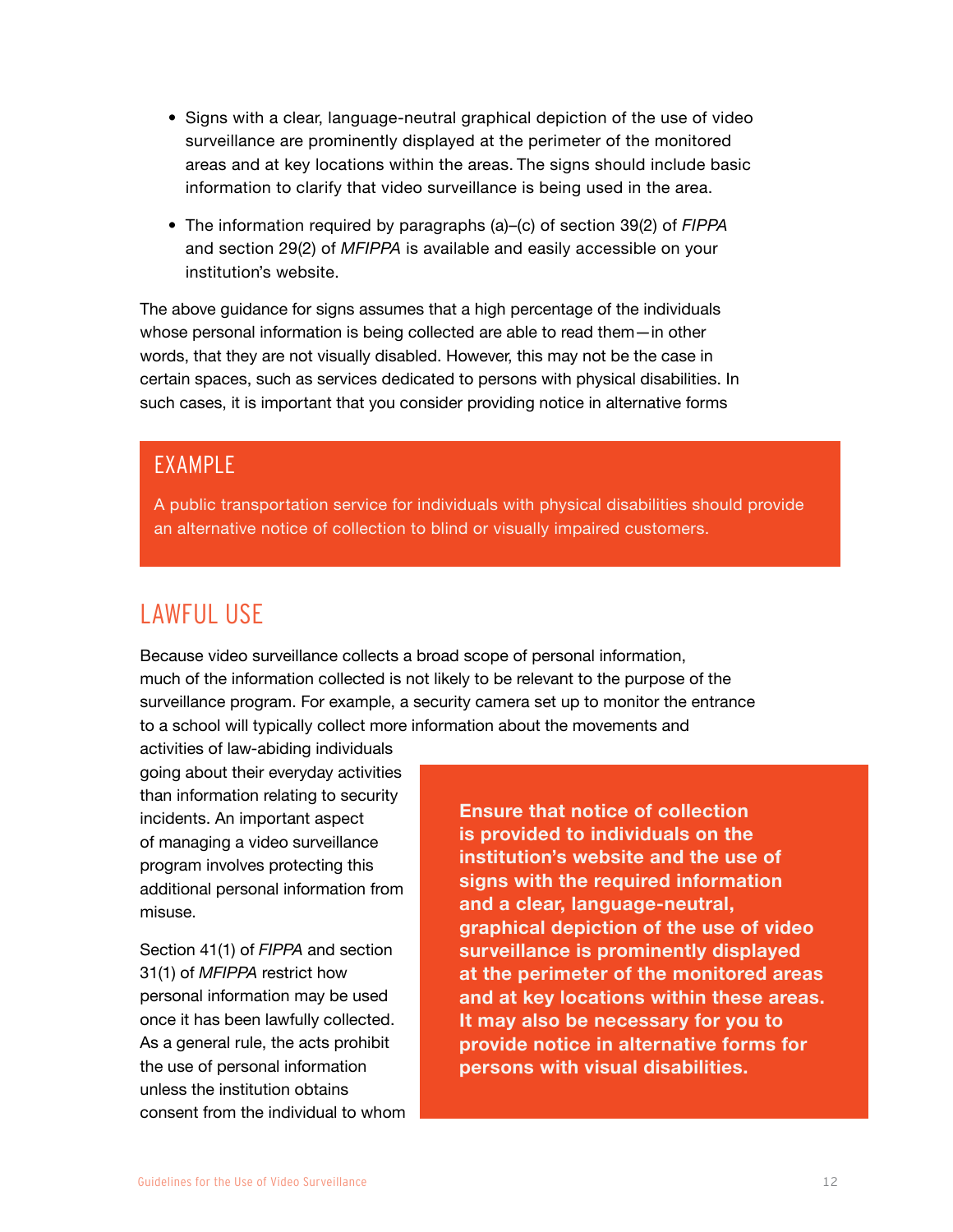<span id="page-15-0"></span>the information relates or the personal information is used for the purpose for which it was obtained or compiled or for a consistent purpose. A "consistent purpose" is defined in section 43 of *FIPPA* and section 33 of *MFIPPA* as a use of personal information that the individual to whom the information relates might reasonably have expected at the time of collection.

In the context of video surveillance, this means that as a general rule, institutions may only use personal information collected by means of video surveillance for the purpose of the video surveillance program or for a consistent purpose. Use of the information for other, unrelated purposes would not generally be permitted. When information collected for one purpose is used for another, unrelated purpose this is often called "function creep."

## EXAMPLE

In the school context referred to above, the personal information collected by the security camera may not be used to monitor student attendance or evaluate school uniform infractions, but it may be used in relation to a security incident.

# LAWFUL DISCLOSURE

*FIPPA* and *MFIPPA* prohibit the disclosure of personal information, except in the circumstances identified in section 42(1) of *FIPPA* and 32 of *MFIPPA*. You should develop policies and procedures in consultation with your freedom of information and privacy coordinator or legal counsel to ensure that any disclosures of video surveillance footage are consistent with these sections.

While personal information may be lawfully disclosed in these limited circumstances, an increasingly important issue in the context of video surveillance is the disclosure

of personal information to appropriate authorities, above all, law enforcement agencies.

The existence of video surveillance in spaces managed by institutions has not gone unnoticed by law enforcement agencies, who increasingly rely upon it as an additional evidentiary tool in investigations, including into incidents that did not directly occur in those spaces. If your institution uses video surveillance, you may receive requests from law enforcement agencies for footage relating to incidents of which you have no

**As a general rule, an institution is prohibited from using personal information collected by means of video surveillance, unless it is used for the purpose of the video surveillance program or for a consistent purpose.**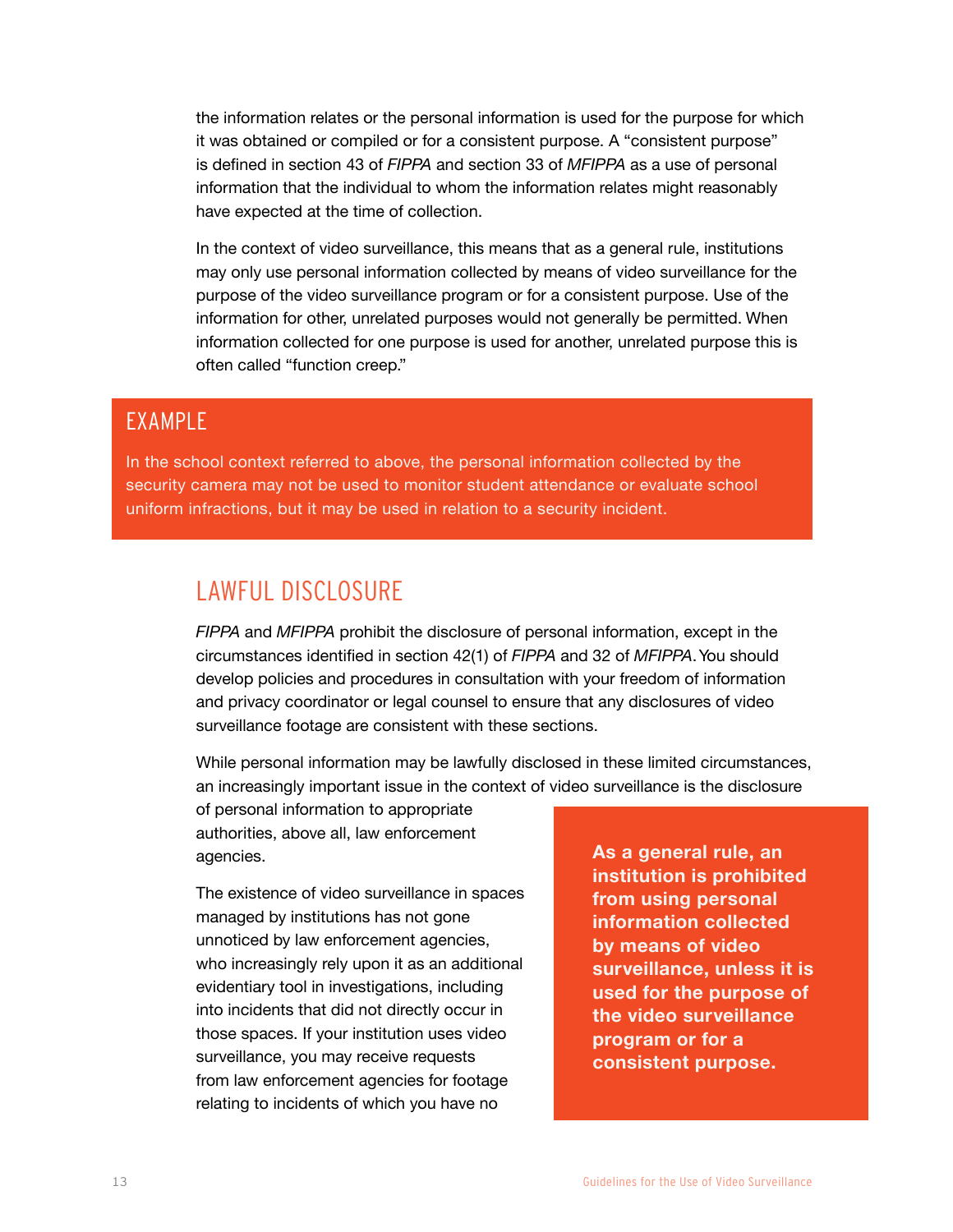<span id="page-16-0"></span>prior knowledge. At other times, you may consider disclosing footage to a law enforcement agency on your own initiative, for example, in response to illegal activity that occurs on the premises of your institution.

While there may be other situations where the disclosure of video surveillance footage is permitted, video surveillance may be disclosed to a law enforcement agency when:

- the law enforcement agency approaches your institution with a warrant requiring the disclosure of the footage, as per section 42(1)(e) of *FIPPA* and section 32(e) of *MFIPPA*,
- the law enforcement agency approaches your institution, without a warrant, and asks that you disclose the footage to aid an investigation from which a proceeding is likely to result, as per section 42(1)(g) of *FIPPA* and section 32(g) of *MFIPPA* or
- you observe an illegal activity on your premises and disclose the footage to a law enforcement agency to aid an investigation from which a proceeding is likely to result, as per section 42(1)(g) of *FIPPA* and section 32(g) of *MFIPPA*.

### EXAMPLE

An institution learns of an alleged assault in an area monitored by video surveillance. Upon reviewing the relevant footage, the institution may report the incident and disclose the footage to the police.

When permitted under *FIPPA* or *MFIPPA*, it is important that disclosures be done in a manner that protects the privacy and security of the personal information. Section 4 of Regulation 460 of *FIPPA* and section 3 of Regulation 823 of *MFIPPA* require institutions to define, document and put in place reasonable measures to prevent unauthorized access as well as inadvertent destruction or damage of records. Accordingly, when disclosing personal information, it is important that you:

- Maintain an auditable log of each disclosure.
- Ensure the log includes the date, time and location of the footage and, where applicable, the case file number of the law enforcement agency's investigation.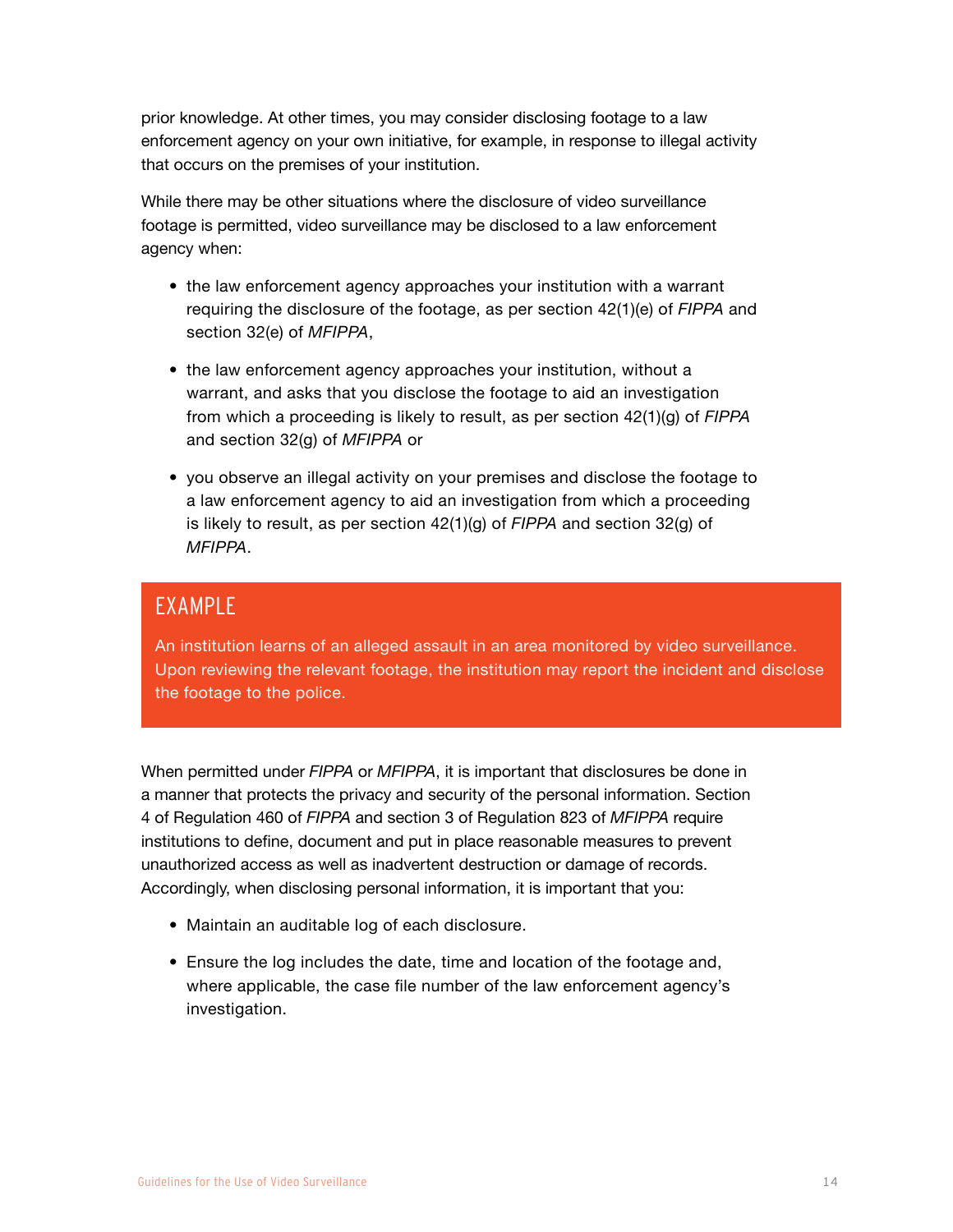- <span id="page-17-0"></span>• Ensure the log also includes a description of the circumstances justifying the disclosure, the amount of footage involved, the name, title and agency to whom the footage is being disclosed, the legal authority for the disclosure, the means used to disclose the footage and whether the footage will be returned or securely destroyed after use.
- Ensure that if digitized, the footage is securely encrypted.

**Ensure that reasonable measures to prevent unauthorized access and inadvertent destruction or damage of records are defined, documented and put in place as part of your institution's process for disclosing video surveillance footage.** 

### ACCESS

Individuals have a general right of access to records in the custody or under the control of institutions, under section 10 of *FIPPA* and section 4 of *MFIPPA*. Additionally, individuals whose personal information is in the custody or under the control of institutions have a right of access to that personal information under section 47(1) of *FIPPA* and section 36(1) of *MFIPPA*.

**Ensure that your video surveillance program includes a process for responding to access to information requests and the means to redact exempt information from the video footage.**

Your institution may receive a request from an individual for access to surveillance footage capturing his or her image for specified periods of time. That individual may have a right to access the relevant footage. Accordingly, you should ensure that your institution has a process in place to facilitate responses to access to information requests. Note that all or portions of the video surveillance footage requested may be exempt from disclosure for a number of reasons under *FIPPA* and *MFIPPA*, including the fact that disclosure may result in an unjustified invasion of someone else's privacy.12

In addition, your video surveillance system should include the ability to remove or redact information from the video footage to protect exempted information—for example, by using tools and techniques such as:

- digitizing analogue footage to enable the use of more powerful editing tools,
- blacking out or blurring images of individuals and
- removing the sound of voices.

<sup>12</sup> The video surveillance footage may also be exempt from disclosure for other reasons. You will need to consult with your freedom of information and privacy coordinator or legal counsel regarding the request and the information that should be redacted.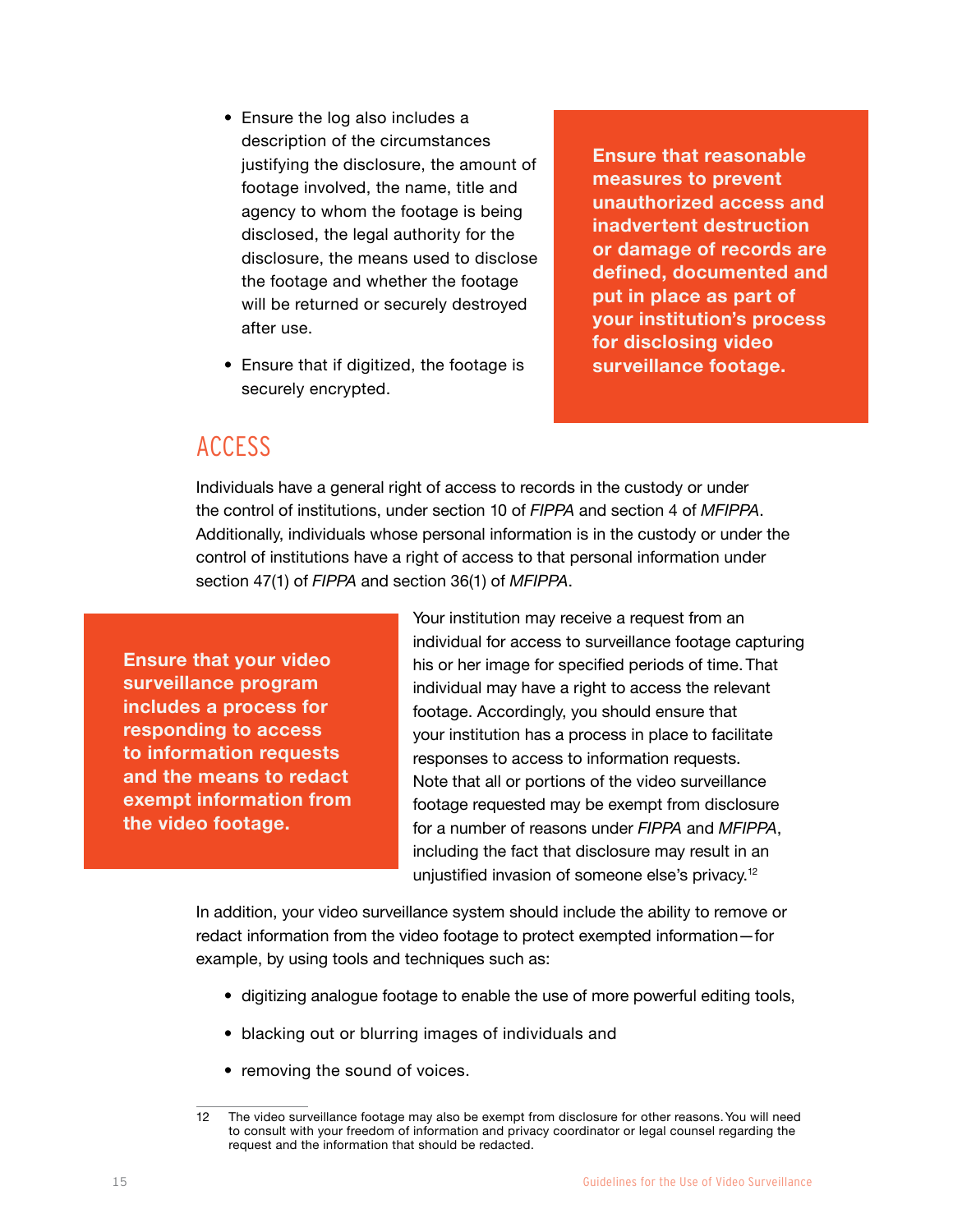### <span id="page-18-0"></span>EXAMPLE

An individual slips and falls on a staircase in a subway station in front of several bystanders, and the accident is recorded by the transit authority's video surveillance system. If the individual makes an access request for information relating to that incident, fulfilling the request may involve a record that contains the personal information of the bystanders as well as the individual. To protect the privacy of the bystanders, it may be necessary to obscure their personal information before the record is disclosed to the requester.

## **RETENTION**

To ensure that individuals have a reasonable opportunity to access the personal information about them held by institutions, *FIPPA*, *MFIPPA* and their regulations set out rules regarding the minimum length of time institutions must retain personal information once they have used it. Specifically, section 5(1) of Regulation 460 of *FIPPA* and section 5 of Regulation 823 of *MFIPPA* require institutions in general to retain personal information for at least one year after use, although Regulation 823 permits municipal institutions to reduce this time period through a resolution or bylaw.

It is important to note that this retention requirement applies only to personal information that has been "used" by institutions. It does not apply to personal information that has been collected but not used, which in the case of video surveillance may have much shorter retention requirements.<sup>13</sup> In the context of video

surveillance, personal information is used whenever footage that contains images of individuals or other identifiable information is accessed or disclosed. Therefore, if you access or disclose video surveillance footage, as a general rule it is important that you retain it for at least one year.<sup>14</sup> However, simply viewing a live feed does not represent a "use" of personal information.

**If your institution accesses or discloses video surveillance footage, as a general rule, retain the footage for at least one year to provide the individuals to whom it relates with an opportunity to access it.** 

# **SECURITY**

Section 4 of Regulation 460 of *FIPPA* and section 3 of Regulation 823 of *MFIPPA* require institutions to protect personal information in their custody or under

their control from unauthorized access and inadvertent destruction or damage.

<sup>13</sup> See the retention requirement in the discussion of "The Amount of Personal Information" above.

<sup>14</sup> Note that your institution may have records retention requirements and policies that require the retention of used, accessed or disclosed video surveillance footage beyond the one year retention period set out in *FIPPA* and *MFIPPA*.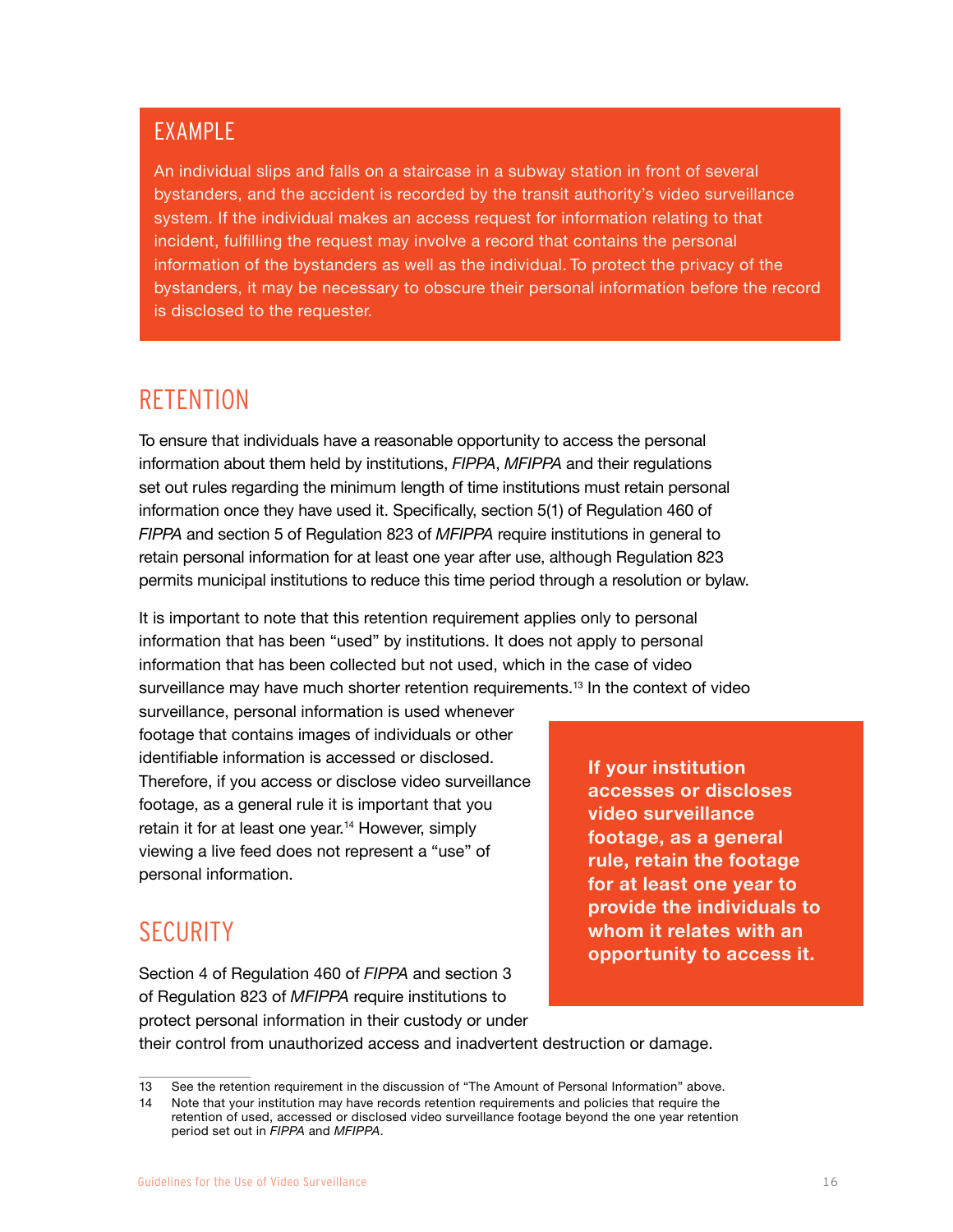<span id="page-19-0"></span>In the context of video surveillance, security involves ensuring the confidentiality, integrity and availability of the footage captured by the system. Accordingly, it is important that you define, document and put in place reasonable measures to safeguard the video surveillance footage in your custody or under your control. These measures may include:

- strongly encrypting video surveillance footage at rest and when transmitted across open, public networks,
- storing physical records of footage, such as discs, memory cards or servers, in a locked facility,
- limiting staff and other individuals' access to footage on a need-to-know basis,
- storing monitors in a secure location where they are not visible to the public,

**Define, document and put in place reasonable measures to safeguard the video surveillance footage in the custody or under the control of your institution.** 

- granting accounts, systems, applications and devices only the degree and kind of access necessary to fulfill defined duties and functions,
- whitelisting applications to help prevent malware and other non-approved programs from running,
- regularly patching systems and applications to protect against vulnerabilities,
- using standard, secure system configurations and not using default or factory settings and
- keeping auditable logs of all accesses, uses and disclosures of footage that are generated automatically where records are maintained electronically.

You may need to consult with the system provider and/or technical staff to implement some of these measures.

If you are considering storing video surveillance footage outside of Canada—for example, if you use a third-party service provider with data centres located outside of Canada—you should perform a risk-based analysis to determine whether the risks posed by the extraterritorial storage of personal information can be sufficiently mitigated by applicable safeguards, such as contractual provisions. This analysis will take into consideration the sensitivity of the footage and the laws of the jurisdiction in which the personal information is to be stored.<sup>15</sup>

<sup>15</sup> For additional guidance on U.S.-based service providers, please see Privacy Investigation Report PC12-39 "Reviewing the Licensing Automation System of the Ministry of Natural Resources", available on the IPC website.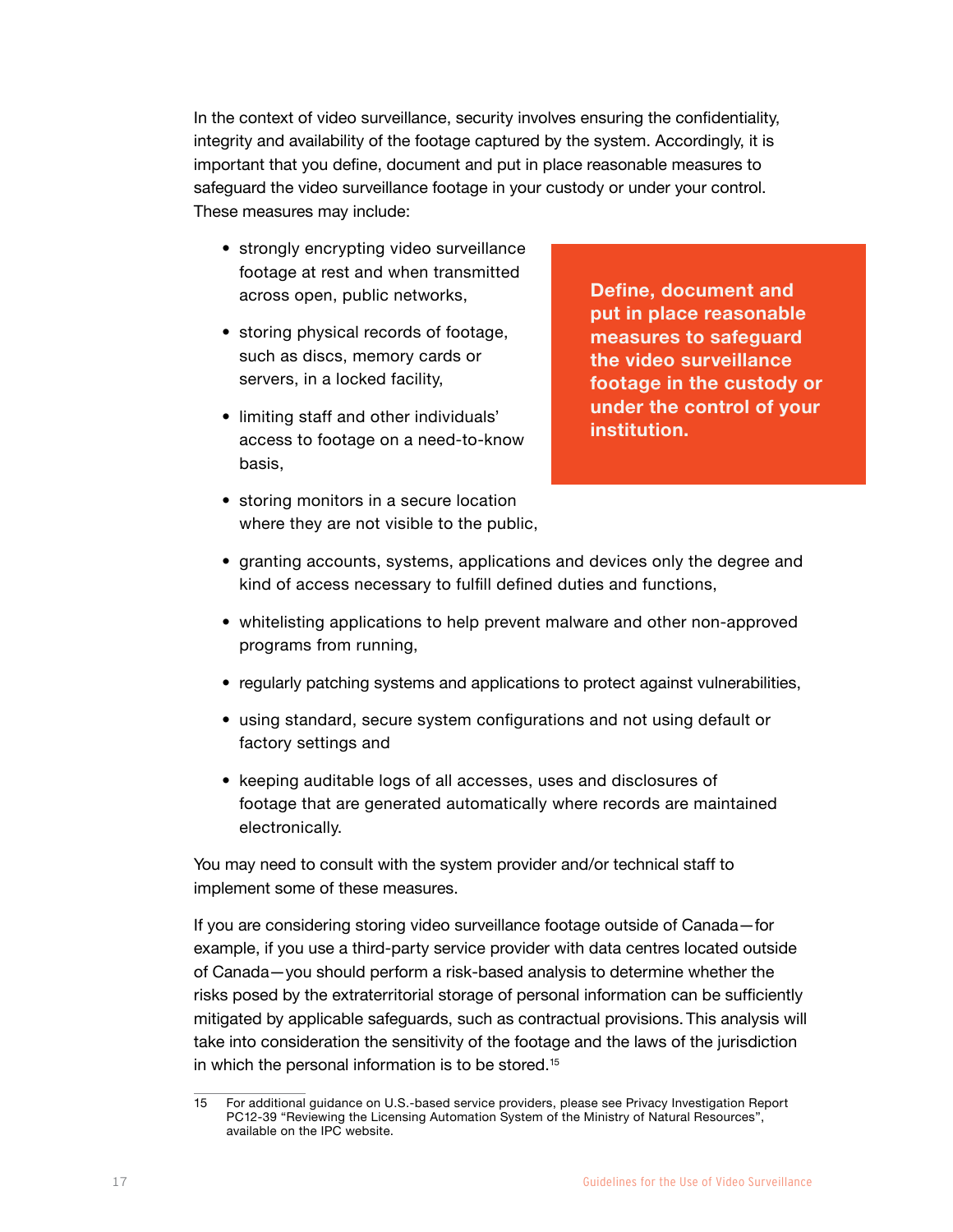# VIDEO SURVEILLANCE BEST PRACTICES

Knowing your institution's obligations under *FIPPA* and *MFIPPA* is one thing; fulfilling them, however, is another. While the above section seeks to inform institutions of their obligations under *FIPPA* and *MFIPPA* with respect to the use of video surveillance, it does not discuss organizational procedures that institutions may implement towards achieving and maintaining compliance. In what follows, we will discuss five best practices to assist institutions in fulfilling their obligations under *FIPPA* and *MFIPPA* and in protecting the privacy of individuals.

# PRIVACY IMPACT ASSESSMENT

A privacy impact assessment (PIA) is a risk management tool that helps to identify the effects of a given program or other activity on an individual's privacy, and the

safeguards or strategies that may be employed to eliminate the adverse outcomes of those effects or reduce them to an acceptable level. These safeguards and strategies can then be incorporated into the institution's video surveillance program, policies and procedures. PIAs also serve to identify risks to organizations.

**Conduct a PIA to identify and address the issues raised by your institution's use of video surveillance.**

Many of the issues raised in the previous section of these guidelines will be addressed in the course of conducting a PIA, if done properly. A PIA should, for

example, identify and help resolve issues relating to your institution's use of video surveillance, including:

- the lawfulness of the collection, use, disclosure and retention of personal information,
- requirements for notice and individual access and
- appropriate measures to safeguard personal information.

Therefore, it is important that you conduct a PIA prior to your institution's use of video surveillance and whenever significant changes are made to the program. Institutions may wish to refer to the IPC's *Planning for Success: Privacy Impact Assessment Guide*16 or to the Ministry of Government and Consumer Services' PIA guidelines and tools<sup>17</sup> for guidance on completing a PIA, or other guidance that may be directly applicable to your institution.

<sup>16</sup> Available on the IPC website.

<sup>17</sup> Available by contacting the Information, Privacy and Archives Division by email at web.foi.MGCS@ontario.ca or by telephone at 416-212-7061.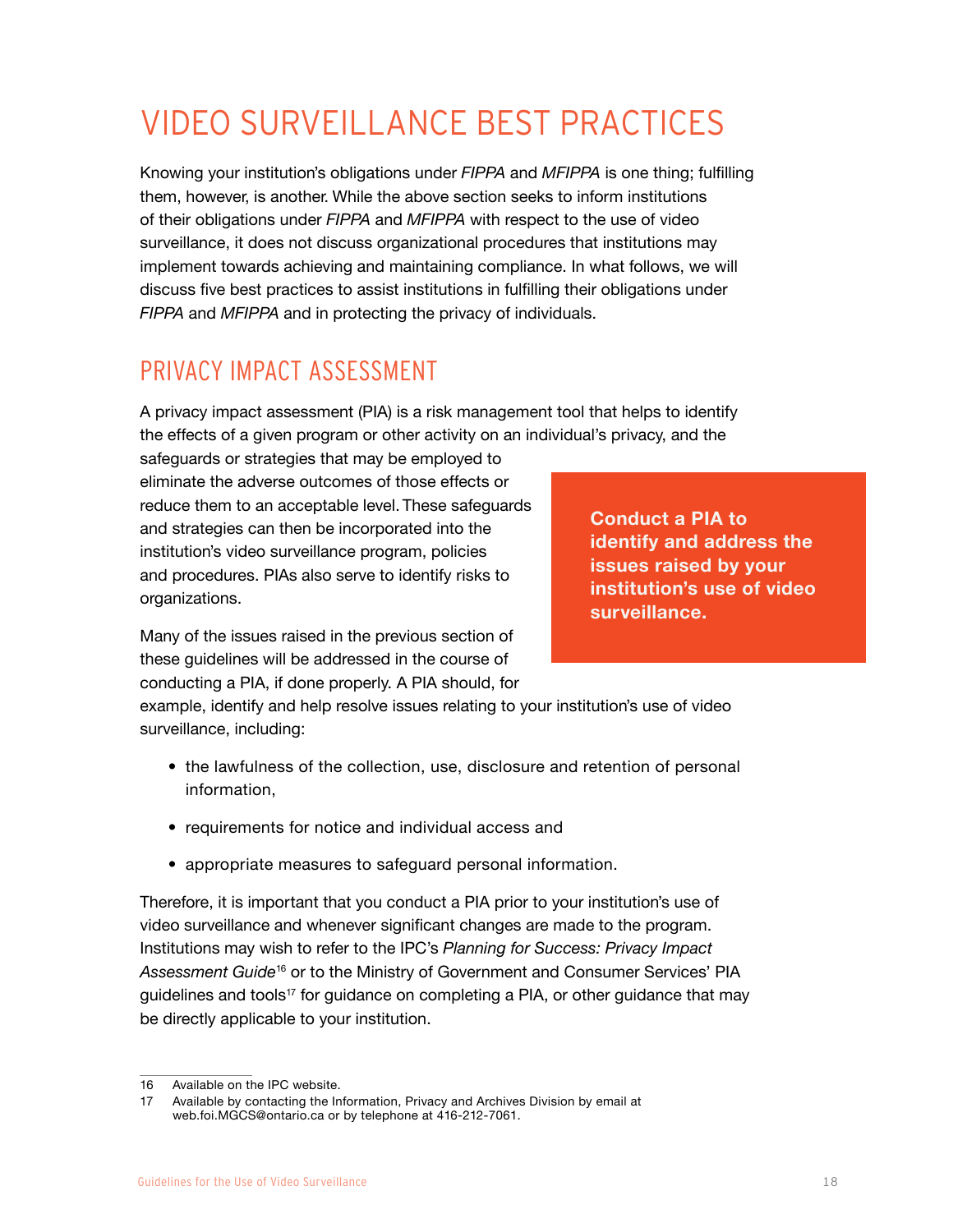### <span id="page-21-0"></span>PUBLIC CONSULTATION

Demonstrating that you have considered all the issues raised by the use of video surveillance and have made informed decisions regarding them promotes accountability on the part of your institution and increases public trust in the program. The use of video surveillance affects all the individuals who end up moving within the space under observation. Therefore, prior to using video surveillance, and where feasible to do so, you should identify those who reasonably may be affected

**Consult with the public as to the necessity and impact of the proposed use of video surveillance.** by the video surveillance and consult with them as to the program's necessity and impact. This consultation provides stakeholders with an opportunity to comment on the specifics of the program—for example, the location of cameras—in addition to the use of video surveillance itself. You should also develop a process for evaluating the necessity of the program on an ongoing basis and stakeholder consultations should be part of that process. Additionally, it is important

that you consider consulting with stakeholders prior to updating your institution's surveillance equipment or practices.

## POLICIES AND PROCEDURES

Institutions should develop and implement policies and procedures to assist in complying with the requirements set out in section 4 of Regulation 460 of *FIPPA* and section 3 of Regulation 823 of *MFIPPA*. These provisions require institutions to define, document and put in place reasonable measures to safeguard the video surveillance footage in your custody or under your control.18 While security is necessary, implementing policies and procedures for all aspects of your video surveillance program will help you to fulfill your obligations under *FIPPA* and *MFIPPA*. Accordingly, it is important that comprehensive policies and procedures for your institution's use of video surveillance be developed and implemented. These policies and procedures may include information about the issues raised above in these guidelines, such as:

- A description of the status of your institution under *FIPPA* or *MFIPPA* and the duties and responsibilities that arise as a result of this status. This may include your institution's obligations with respect to notice, access, use, disclosure, retention and disposal of records in accordance with *FIPPA* and *MFIPPA*.
- The rationale, objectives and justification for implementing the video surveillance program.

<sup>18</sup> See the 'Security' section of these guidelines.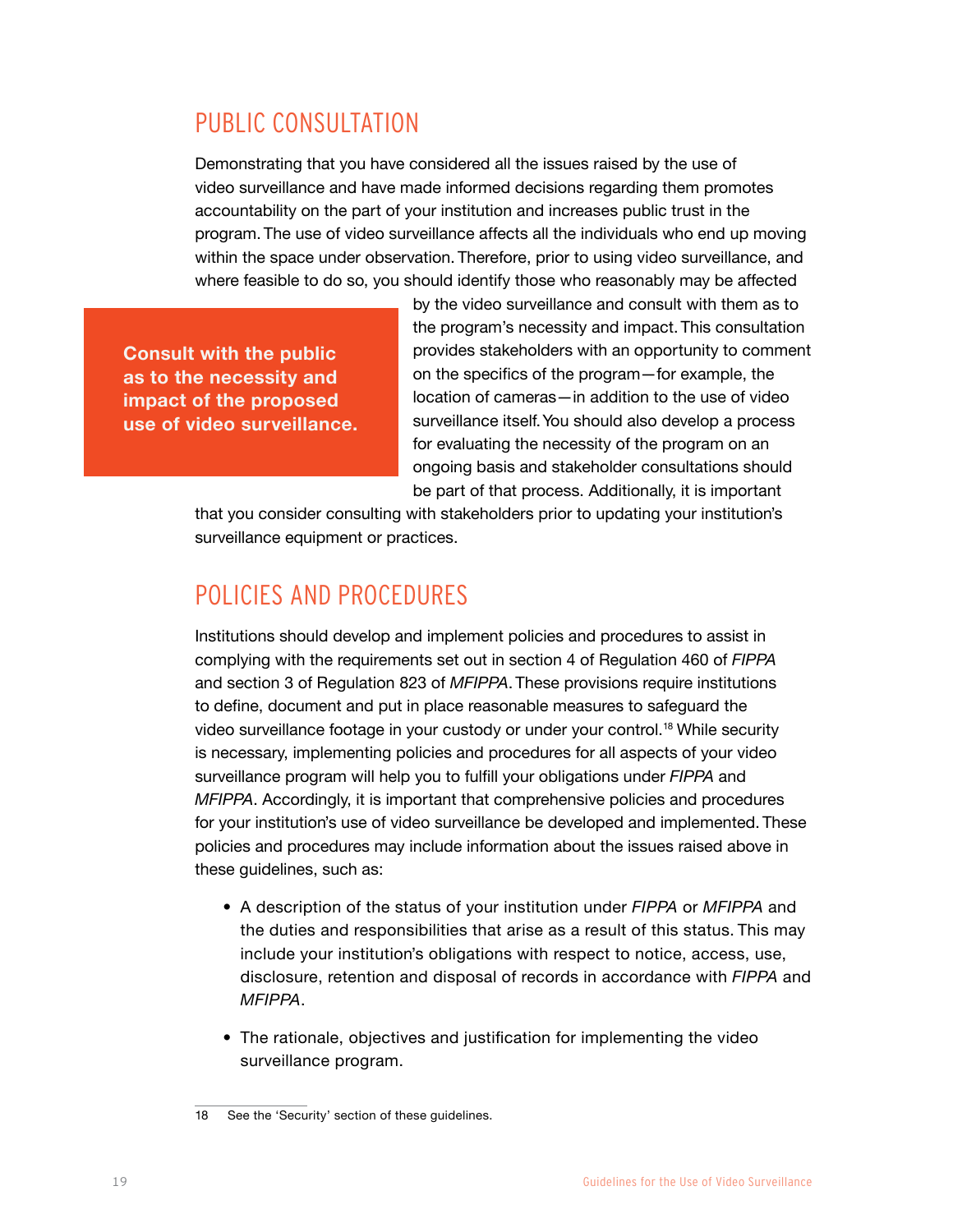- <span id="page-22-0"></span>• A description of the nature of the personal information collected.
- Limitations placed on access to and use of personal information by employees, including the individuals that can view the information and under what circumstances it may be viewed.
- A description of the procedure that must be followed in the event that an employee is requested to disclose personal information.
- The potential consequences to employees if they breach policies or procedures.
- The designation of a senior staff member to be responsible for the organization's privacy obligations under *FIPPA* or *MFIPPA* and its policy.
- The administrative, technical and physical safeguards implemented by the organization to prevent unauthorized access to personal information and to protect personal information from inadvertent destruction or damage.
- The duties and responsibilities of employees in implementing the administrative, technical and physical safeguards put in place. This includes the signing of a written agreement to adhere to these duties, including an undertaking of confidentiality, and to undergo initial and ongoing privacy training.
- An explanation of the process for responding to privacy breaches and the duties and responsibilities imposed on employees in identifying, reporting, containing and participating in the investigation and remediation of privacy breaches.19
- The retention periods of the surveillance footage.
- The frequency and circumstances in which the video surveillance program will be audited.

In addition, it is important that you consider reviewing and updating your institution's policies and procedures regularly or whenever there is a change or upgrade to the video surveillance program. You may also consider making these policies and procedures available to the public.

**Develop and implement comprehensive policies and procedures for your institution's use of video surveillance, and update the policies and procedures when changes are made to the program, for example, when equipment is upgraded.** 

<sup>19</sup> See *Privacy Breach Protocol & Guidelines for Government Organizations*, available on the IPC website.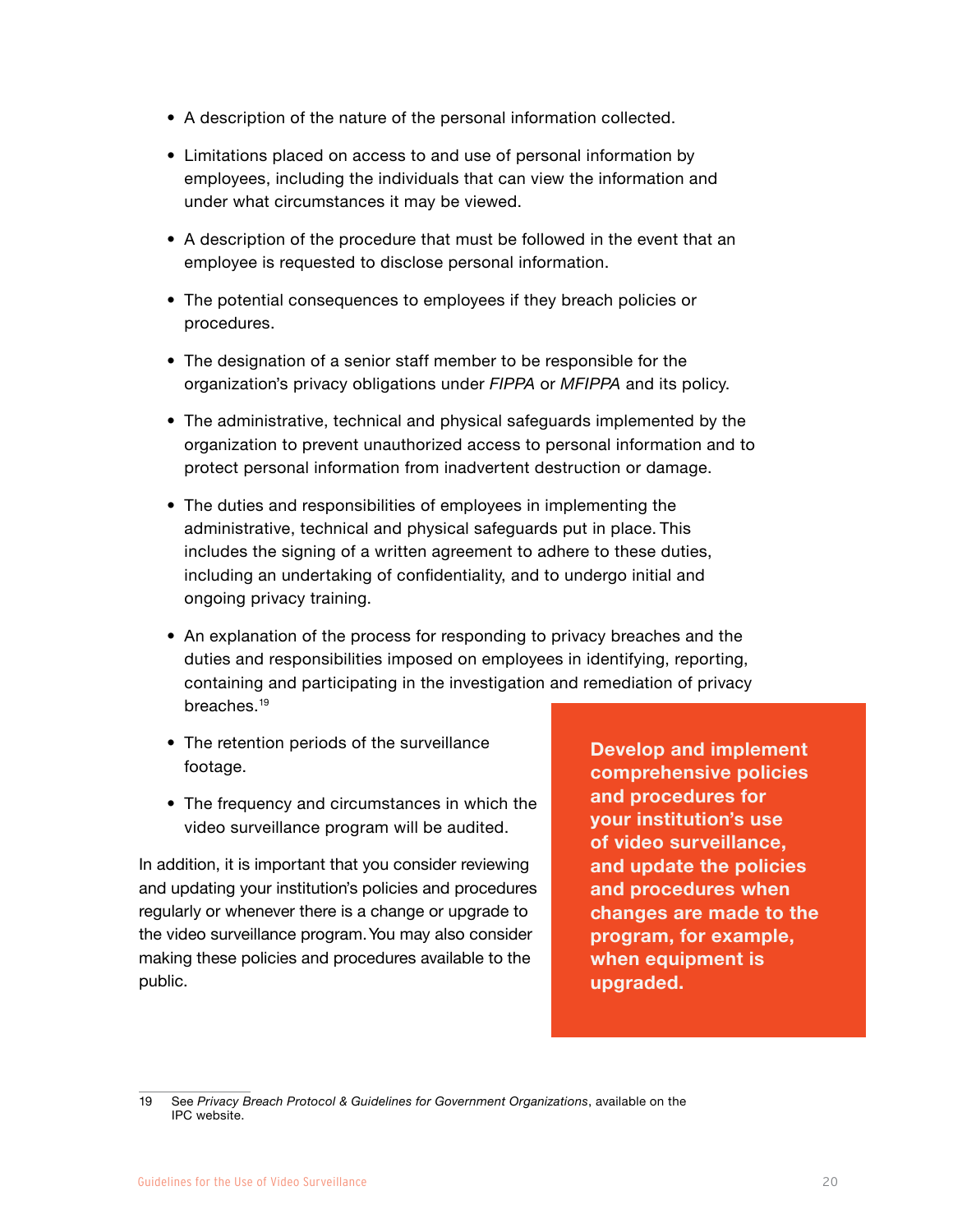## <span id="page-23-0"></span>TRAINING

Educating your employees on their roles and responsibilities, as defined in the policies and procedures you have developed, is an essential step to achieving an effective and compliant video surveillance program. How are employees to know what their individual duties and responsibilities are if they are not adequately trained on them? If employees are not aware of their roles and responsibilities, your institution may be at a greater risk of having a privacy breach. Accordingly, it is

**Train employees to ensure that they understand their duties and responsibilities under** *FIPPA* **and**  *MFIPPA* **with respect to your institution's video surveillance program.**

important that employees be trained to ensure that they understand their duties and responsibilities under *FIPPA* and *MFIPPA* with respect to your institution's video surveillance program. Specifically, it is recommended that employees attend an initial privacy orientation as well as regular training, and that these training programs contain detailed information about the policies and procedures that have been implemented by the organization and the obligations arising from them.

## AUDITS

While developing policies and procedures and training employees are important steps to achieving an effective and compliant project or program, doing this does not necessarily mean that the roles, responsibilities and practices set out in the policies and procedures are, in fact, being followed or have been realized within an institution. To achieve this next level of assurance, verification of your institution's compliance with its policies and procedures is needed. Accordingly, it is important that you audit the roles, responsibilities and practices of your institution's video surveillance program regularly to ensure that they comply with your policies and procedures<sup>20</sup>. You may wish to consider retaining an independent third party to perform the audit.

In addition, the circumstances under which the use of video surveillance was originally justified may change. An area that was once prone to high rates of criminal activity may, through development or other external factors, transform into a lowcrime area. Further, new, less intrusive means of achieving the same goals may become available. Accordingly, it is important that the necessity of your institution's video surveillance program regularly be considered to determine whether it is still justified in accordance with the requirements under *FIPPA* and *MFIPPA*.

<sup>20</sup> There may be circumstances where it would be appropriate to conduct audits more frequently, including where a previous inappropriate access or disclosure or other privacy breach has occurred.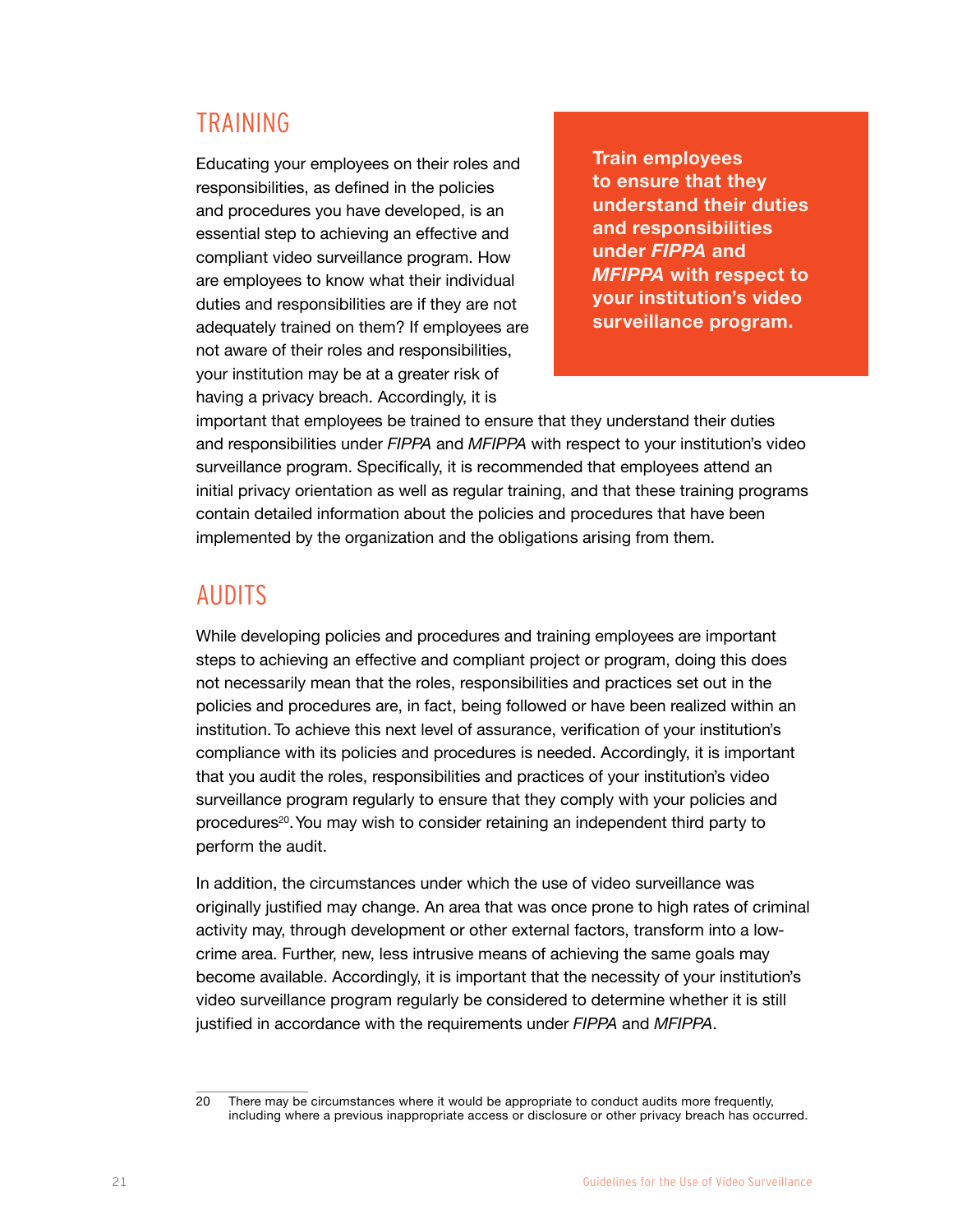When performing an audit, it is important that you address any deficiencies or concerns identified by the audit in a timely fashion, in some cases immediately. It is also important that you inform employees of the fact that their job activities may be subject to auditing and that they may be called upon to justify particular instances where they accessed footage. Further, in the interest of openness and transparency, you may wish to make the findings of your audit publicly available.

# **CONCLUSION**

Institutions are increasingly looking to video surveillance to assist in maintaining the safety of individuals and the security of property within their institutions. By its very nature, video surveillance introduces risks to the privacy of individuals whose personal information may be collected, used and disclosed. However, if the program associated with the use of video surveillance is implemented in a privacy-

**Audit the roles, responsibilities and practices of your institution's video surveillance program regularly to ensure that they comply with your policies and procedures. Review and evaluate the necessity of your institution's video surveillance program regularly to determine whether it is still justified in accordance with the requirements under**  *FIPPA* **and** *MFIPPA***.**

protective manner, as described in these guidelines, the risks may be sufficiently mitigated to fulfill institutions' obligations under *FIPPA* and *MFIPPA*. These guidelines present various issues, requirements and best practices for institutions to consider before as well as after implementing a video surveillance program.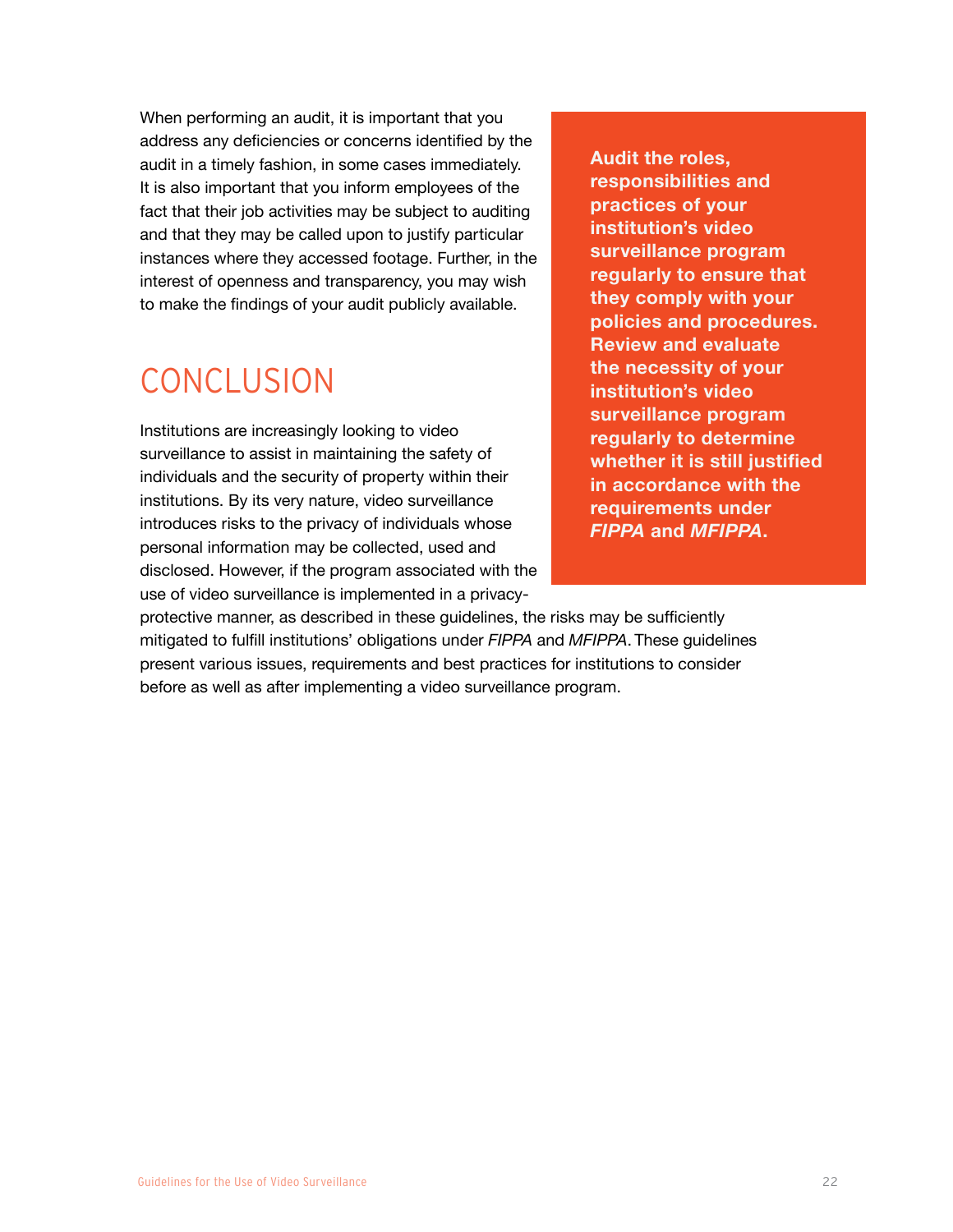# ADDITIONAL RESOURCES

IPC Privacy Complaint Reports involving video surveillance on the IPC website:

- Privacy Complaint MC13-60
- Privacy Complaint MC13-46
- Privacy Complaint MC10-2
- Privacy Investigation Report MC07-68, Privacy and Video Surveillance in Mass Transit Systems: A Special Investigation Report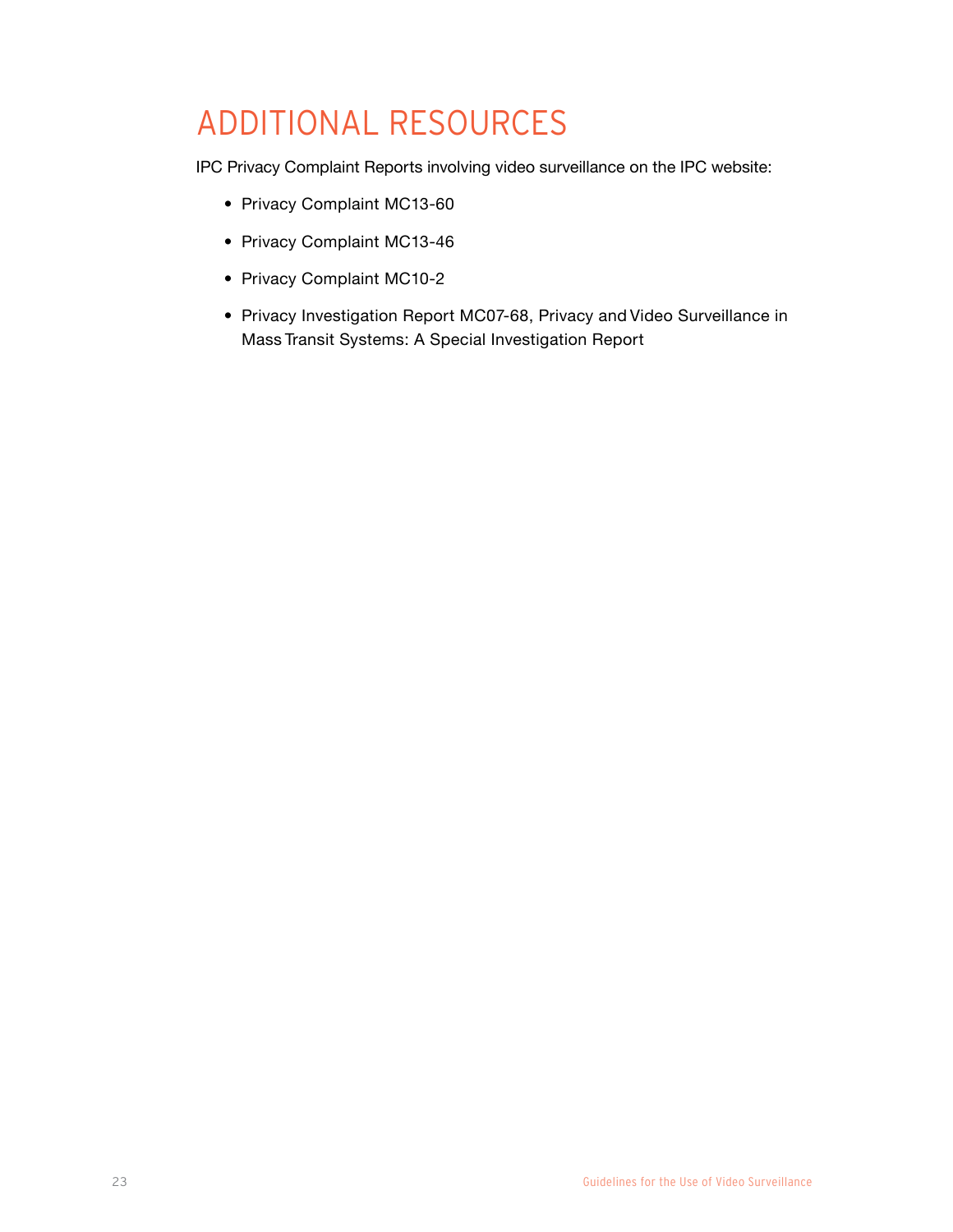#### **ABOUT THE INFORMATION AND PRIVACY COMMISSIONER OF ONTARIO**

T**he role of the Information and Privacy Commissioner of Ontario is set out in three statutes: the** *Freedom of Information and Protection of Privacy Act***, the** *Municipal Freedom of Information and Protection of Privacy Act* **and the** *Personal Health Information Protection Act***. The Commissioner acts independently of government to uphold and promote open government and the protection of personal privacy.**

**Under the three** *Acts***, the Commissioner:**

- **• Resolves access to information appeals and complaints when government or health care practitioners and organizations refuse to grant requests for access or correction.**
- **• Investigates complaints with respect to personal information held by government or health care practitioners and organizations.**
- **• Conducts research into access and privacy issues.**
- **• Comments on proposed government legislation and programs.**
- **• Educates the public about Ontario's access and privacy laws.**